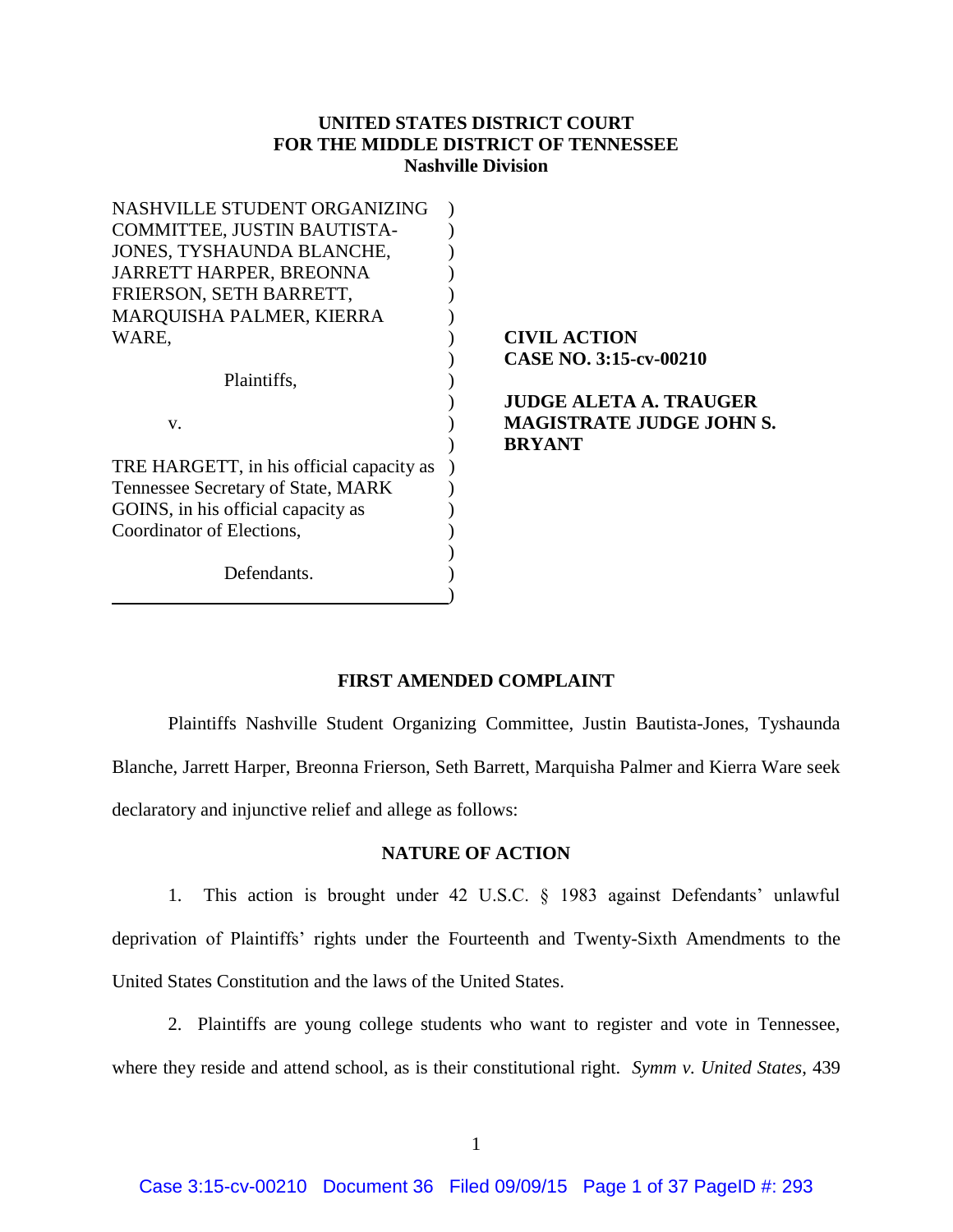U.S. 1105 (1979), *summarily aff'g United States v. Texas*, 445 F. Supp. 1245, 1256 (S.D. Tex. 1978). Tennessee's strict voter ID law, Tenn. Code Ann. § 2-7-112, which requires in-person voters to present one of a limited number of photo IDs, intentionally discriminates against Tennessee college and university students and has the purpose and effect of denying and/or abridging the right to vote on account of age. Unlike any other voter ID law in the country, Tennessee's voter ID law expressly singles out student ID cards for exclusion, even while faculty and employee ID cards issued by public colleges and universities have been accepted at the polls without incident for almost four years. The law was also amended to exclude out-of-state ID cards and local photo ID cards such as public library photo ID cards, which students could have more easily obtained than Identification (ID Only) Licenses issued by the Tennessee Department of Safety and Homeland Security.

3. Tennessee's voter ID law discriminates between current and retired faculty and employee ID cards issued by public postsecondary educational institutions, which are accepted at the polls, and nearly identical public college and university student ID cards, without any rational basis for the differential treatment. Tennessee's voter ID law compounds this flagrant and irrational age discrimination by exempting absentee voting. Absentee voting is by excuse only in Tennessee, and a college student may vote absentee if he or she will be absent from the county of registration to attend school. This alternative to complying with the voter ID requirement is therefore only available to college students originally from Tennessee and only if they vote at their prior address, not on campus. It is unavailable to new Tennessee residents who attended high school in a different state. By contrast, any adult voter at least 60 years of age may vote absentee without submitting a copy of his/her photo ID.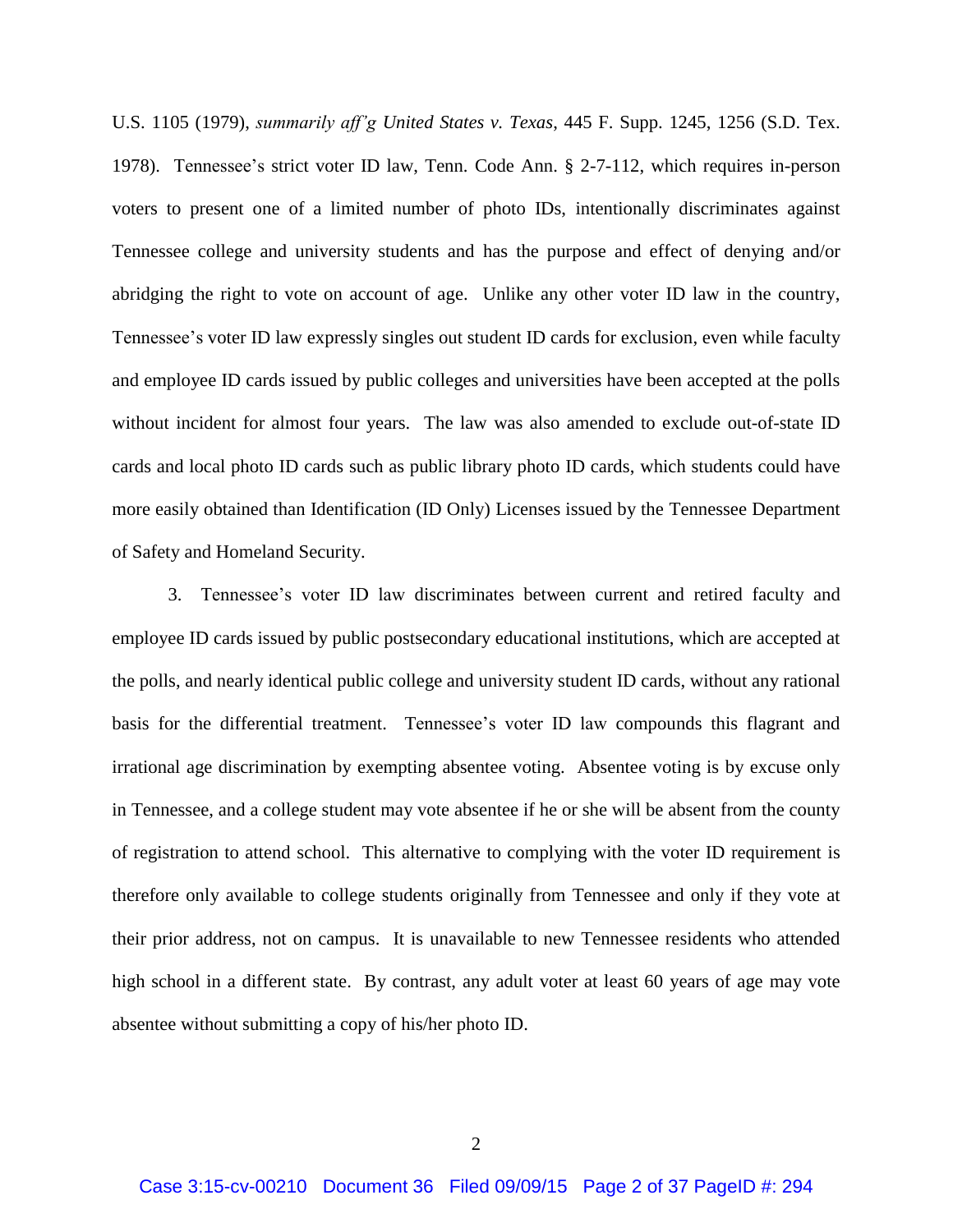4. At every step of the voter ID law's evolution, Tennessee state legislators have purposely fenced out the state's college and university students, rejecting multiple bills that would have added student ID cards to the voter ID list, and taken concrete steps to make it easier for older voters to comply with the voter ID law or avoid it entirely. Repeated attempts in 2011, 2012, 2013, 2014 and 2015 to add student ID cards to the voter ID list have all been rejected. In 2012, the same year the voter ID law was implemented and multiple bills to add student ID cards were rejected, the threshold for voting absentee based on one's age was lowered from age 65 to 60 to cover voters aged 60 to 64 who only possess non-photo driver's licenses and would have otherwise been disenfranchised. Also in 2012, the Tennessee General Assembly passed a law to allow retired state employees to keep their ID cards and use them to vote. To defend the exclusion of student ID cards, Tennessee state legislators have made unsubstantiated assertions about fake student ID cards and inaccurate statements regarding what accepted forms of voter ID actually bear and establish. They have also ignored hearing statements emphasizing the fact that public college and university faculty and staff ID cards are currently accepted. A few Tennessee legislators acknowledged that colleges and universities have rigorous procedures for verifying the identity of their enrolled students and that student ID cards have sound security features because they control building access and are linked to private bank accounts. Nonetheless, the Tennessee General Assembly has repeatedly refused to accept student ID cards as voter ID in an effort to suppress student voting.

5. This suit seeks a declaratory judgment that Tennessee's voter ID law violates the Fourteenth Amendment and the Twenty-Sixth Amendment to the United States Constitution and the laws of the United States, and an injunction requiring the Tennessee Secretary of State, for purposes of in-person voting under Tenn. Code Ann.  $\S$  2-7-112(a)(1), to accept student ID cards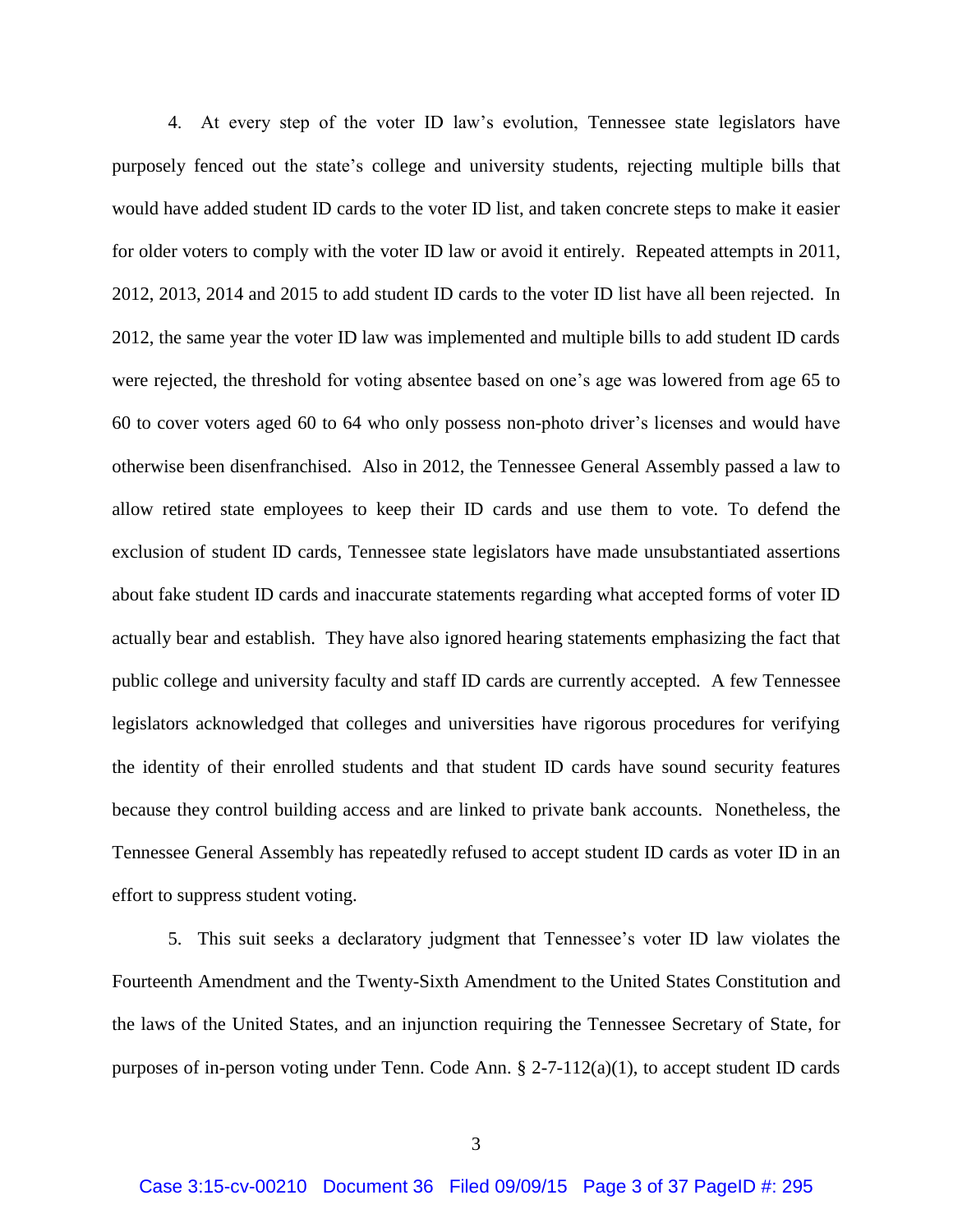issued by any accredited, not-for-profit postsecondary educational institution in Tennessee, including but not limited to the University of Tennessee system institutions, the Tennessee Board of Regents institutions, and private, not-for-profit colleges and universities, including but not limited to all 34 postsecondary educational institutions of the Tennessee Independent Colleges and Universities Association (TICUA).

#### **JURISDICTION AND VENUE**

6. This Court has jurisdiction over Plaintiffs' federal claims pursuant to 28 U.S.C. §§ 1331, 1343(a)(3), and 1357; 42 U.S.C. §§ 1983 and 1988; and 52 U.S.C. § 10310.

7. This Court has jurisdiction to grant declaratory relief pursuant to 28 U.S.C. §§ 2201 and 2202.

8. This Court has personal jurisdiction over Defendant Tre Hargett, the Tennessee Secretary of State, and Defendant Mark Goins, the Coordinator of Elections, who are both sued in their official capacities. Secretary Hargett is a state official in Tennessee, and Coordinator Goins is an appointee. Both Defendants reside in Tennessee and work in Nashville.

9. Venue is appropriate in the Middle District of Tennessee, Nashville Division under 28 U.S.C. § 1391(b)(2), because a substantial part of the events giving rise to these claims occurred and continue to occur in this district and in this division. Additionally, Defendant Secretary Hargett and Defendant Coordinator Goins are state officials working in Nashville, Tennessee. Therefore, venue is also proper under 28 U.S.C. § 1391(b)(1).

#### **PARTIES**

10. Plaintiff Nashville Student Organizing Committee ("NSOC") is a non-profit corporation in the State of Tennessee. NSOC is a social justice organization run by college and university students from Nashville-area public and private colleges and universities, including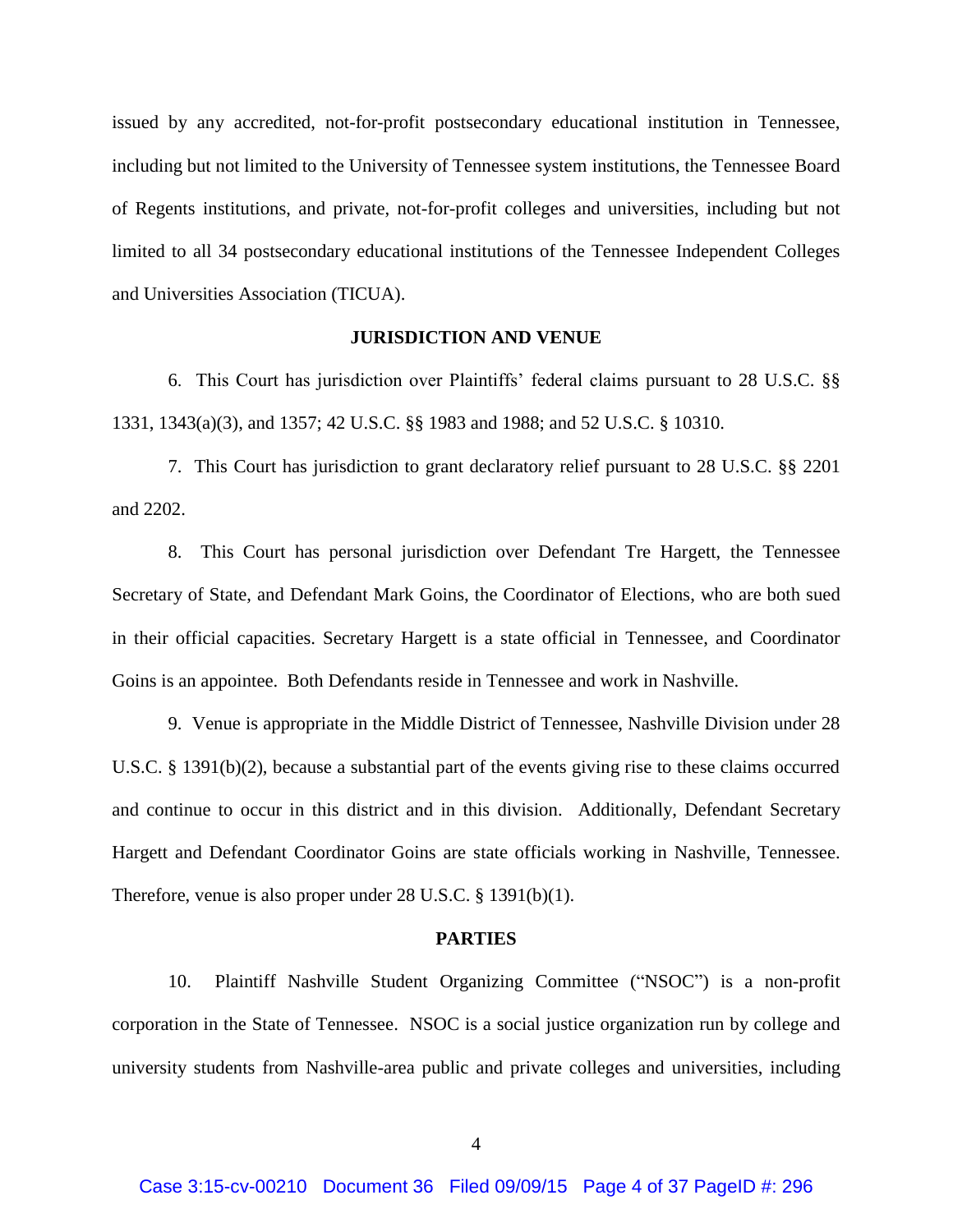Fisk University, Tennessee State University, Middle Tennessee State University, Belmont University, and Rhodes College. NSOC advocates for social justice and civil rights, including the right to vote. NSOC has opposed the adoption of the Tennessee voter ID law, and in particular the exclusion of student IDs from the list of accepted voter IDs. It has engaged in education efforts on the law – at cost to the organization – and advanced bills in the Tennessee General Assembly to add student IDs to the list of accepted voter IDs or repeal the voter ID law entirely. Members of NSOC are prevented from voting or have had their right to vote abridged by Tennessee's voter ID law, including but not limited to Plaintiffs Justin Bautista-Jones, Tyshaunda Blanche, Jarrett Harper, and Breonna Frierson.

11. Plaintiff Justin Bautista-Jones is 19 years old and a current sophomore at Fisk University, a private college in Nashville, Tennessee and one of the oldest historically black colleges/universities (HBCU) in the United States. A resident of Nashville, Tennessee, Justin, the current Chairman of Plaintiff NSOC, is registered to vote in Tennessee and wants to vote in federal, state and/or local elections in Tennessee. However, he does not possess any of the accepted forms of voter ID under Tennessee's voter ID law. Justin only possesses a Fisk student ID card, a California state ID card, and a Hercules High School ID card from his high school in California.

12. Plaintiff Tyshaunda Blanche is a current sophomore at Fisk University, 19 years old, a resident of Nashville, Tennessee, and eligible to vote. Tyshaunda is registered to vote in Tennessee and wants to vote in federal, state and/or local elections in Tennessee. However, she does not possess any of the accepted forms of voter ID under Tennessee's voter ID law. Tyshaunda only possesses a Fisk student ID card and an Illinois state ID card.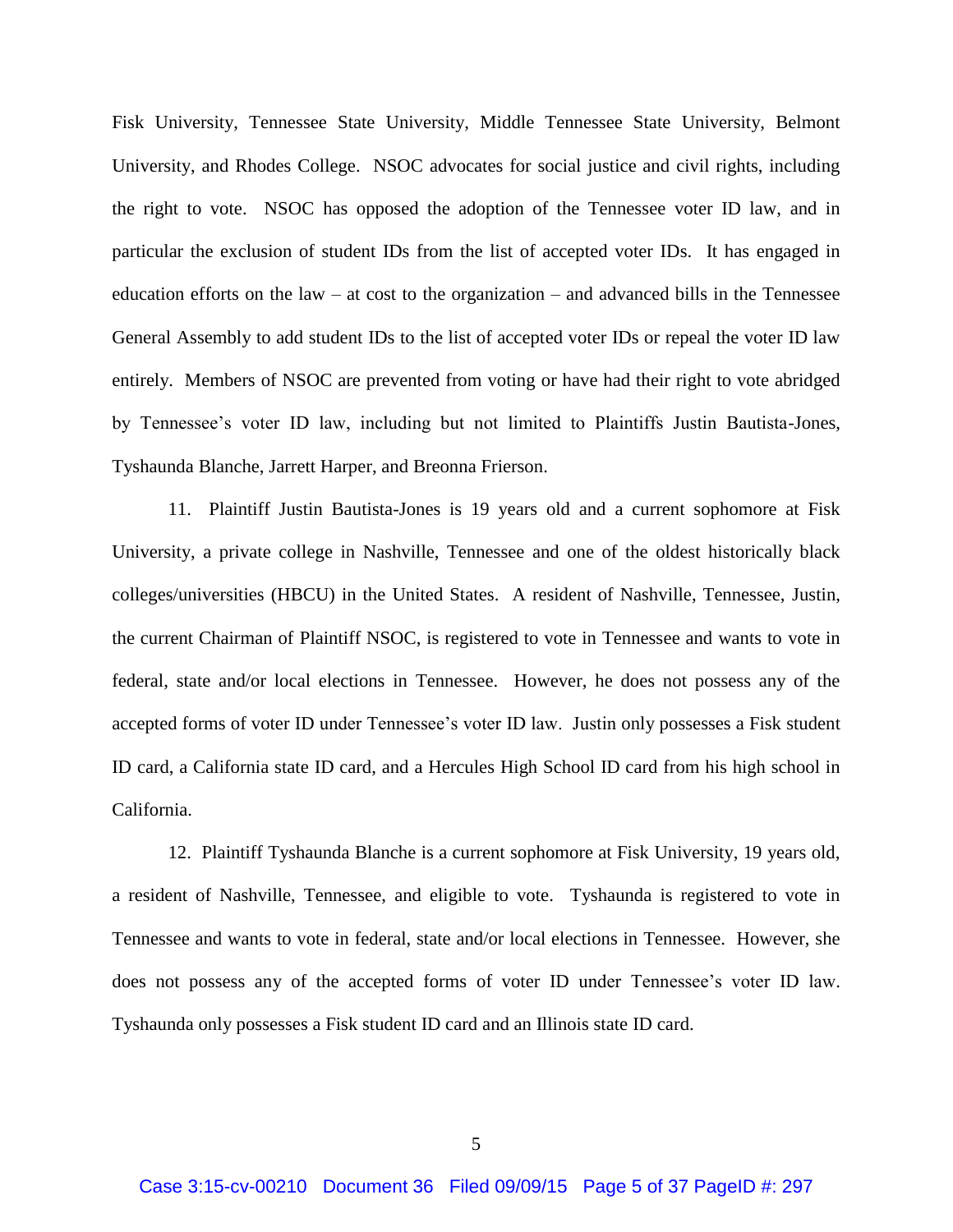13. Plaintiff Jarrett Harper is a current junior at Fisk University, 30 years old, a resident of Nashville, Tennessee, and eligible to vote. Jarrett is registered to vote in Tennessee and wants to vote in federal, state and/or local elections in Tennessee. However, he does not possess any of the accepted forms of voter ID under Tennessee's voter ID law. Jarrett only possesses a Fisk student ID card and a California state ID card.

14. Plaintiff Breonna Frierson is a current sophomore at Fisk University, 19 years old, a resident of Nashville, Tennessee, and eligible to vote. Breonna is registered to vote in Tennessee and wants to vote in federal, state and/or local elections in Tennessee. However, she does not possess any of the accepted forms of voter ID under Tennessee's voter ID law. Breonna only possesses a Fisk student ID card and a California state ID card.

15. Plaintiff Seth Barrett is a current freshman at Belmont University, 18 years old, a resident of Nashville, Tennessee, and eligible to vote. Seth has submitted a voter registration application to the Davidson County Election Commission and wants to vote in federal, state and/or local elections in Tennessee. However, he does not possess any of the accepted forms of voter ID under Tennessee's voter ID law. Seth only possesses a Belmont student ID card and a Connecticut driver's license.

16. Plaintiff Marquisha Palmer is a current freshman at Tennessee State University, 18 years old, a resident of Nashville, Tennessee, and eligible to vote. Marquisha has submitted a voter registration application to the Davidson County Election Commission and wants to vote in federal, state and/or local elections in Tennessee. However, she does not possess any of the accepted forms of voter ID under Tennessee's voter ID law. She only possesses a Tennessee State University student ID card and an Illinois driver's license.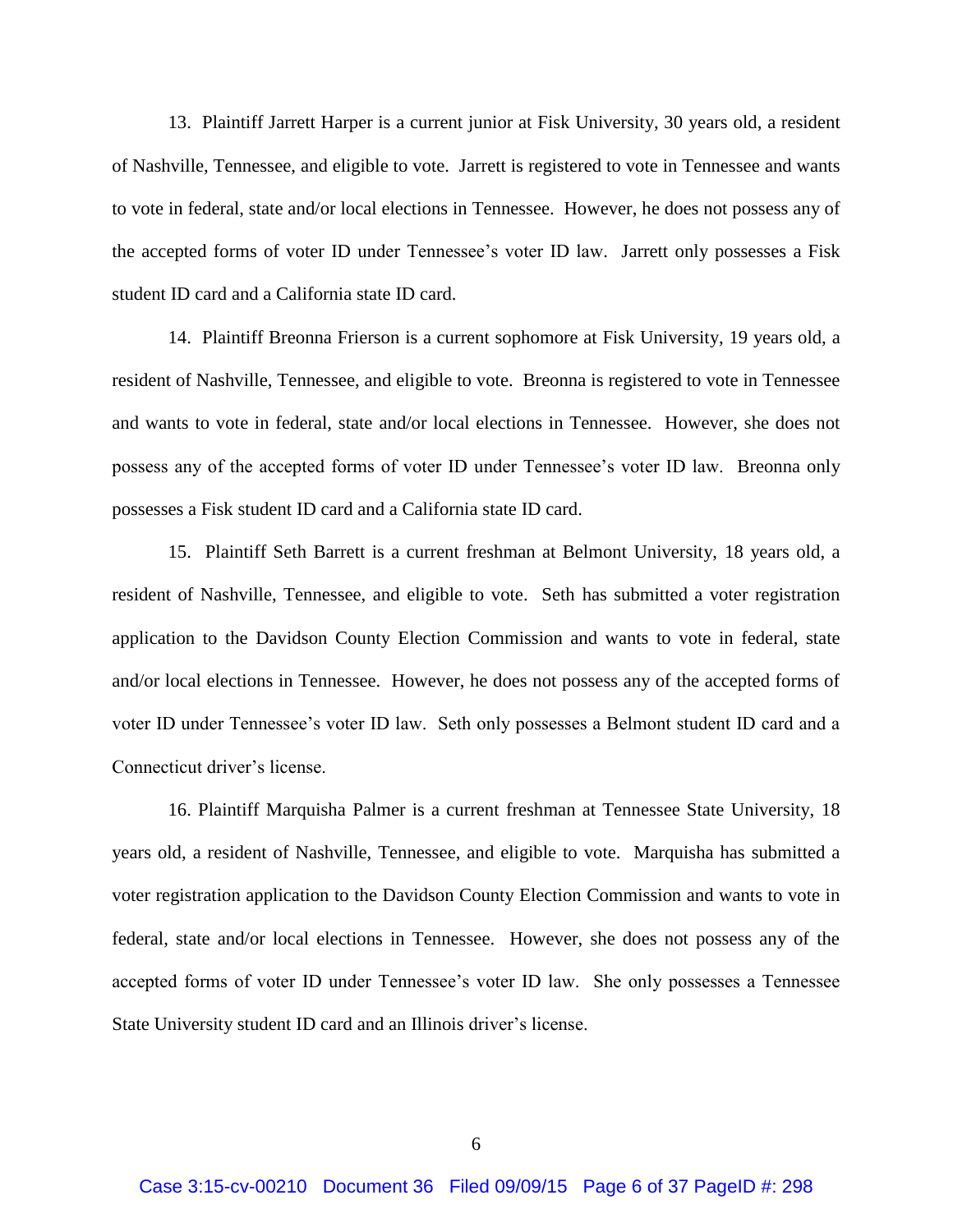17. Plaintiff Kierra Ware is a current freshman at Tennessee State University, 18 years old, a resident of Nashville, Tennessee, and eligible to vote. Kierra has submitted a voter registration application to the Davidson County Election Commission and wants to vote in federal, state and/or local elections in Tennessee. However, she does not possess any of the accepted forms of voter ID under Tennessee's voter ID law. She only possesses a Tennessee State University student ID card and a Michigan driver's license.

18. Defendant Tre Hargett is the Secretary of State for the State of Tennessee and is sued in his official capacity.

19. Defendant Mark Goins is the Coordinator of Elections for the Office of the Tennessee Secretary of State's Division of Elections and is sued in his official capacity.

### **FACTUAL ALLEGATIONS**

#### **A. History of Tennessee's Strict Voter ID Law**

20. Tennessee's strict voter ID law was passed as SB 16 in 2011. Initially, the bill as introduced by Senator Bill Ketron and passed in the Tennessee Senate embraced some student ID cards as an accepted form of voter ID, since student ID cards issued by public colleges and universities would have qualified as IDs issued by the Tennessee state government. In the Tennessee House of Representatives, however, the companion bill HB 7 was amended to expressly exclude student ID cards from the voter ID list: "An identification issued to a student by an institution of higher education containing a photograph of a student shall not be evidence of identification for purposes of verifying the person's identification on the application for ballot[.]" Tenn. Code Ann. § 2-7-112(c)(2)(B). House State and Local Government Committee members objected to including student ID cards, arguing that student ID cards can be counterfeited and cannot be readily authenticated, without offering any evidence that student ID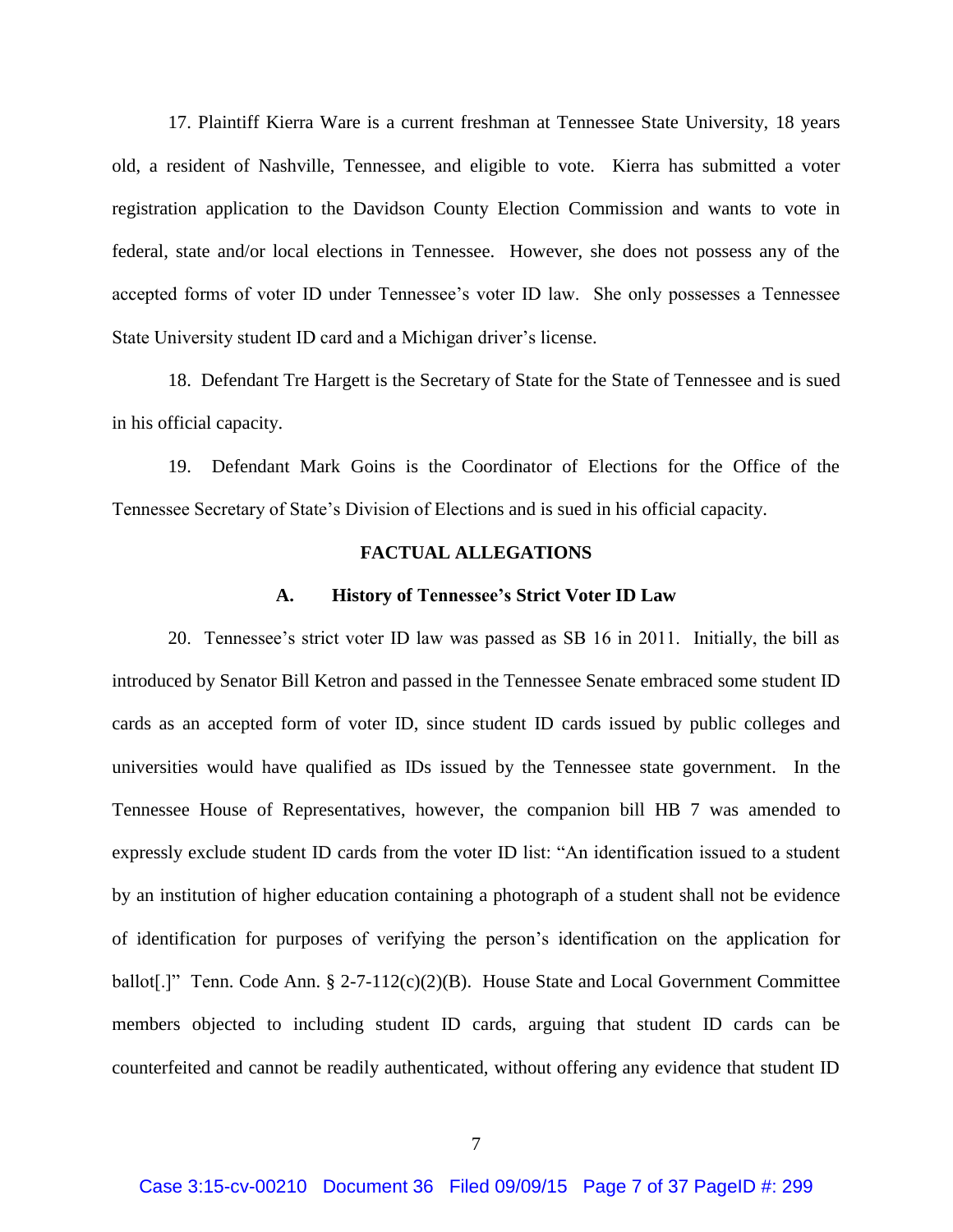cards are more vulnerable to fraudulent duplication than forms of accepted voter ID. A separate bill HB 1727 and its companion bill SB 1381 were introduced to add student ID cards to the list of accepted voter IDs, but House members raised the same objections and the bill failed.

21. The House State and Local Government Committee also sought to amend the bill to exempt voters aged 65 or older from the ID requirement, and only abandoned the amendment following the Committee counsel's advice that this arbitrary exemption for senior citizens was unconstitutional. A similar amendment was raised and defeated on the Senate floor. Senator Ketron argued it would be unconstitutional and, in any event, these senior voters were "covered" by the absentee voting law allowing voters aged 65 or older to cast a ballot solely based on their age and the exemption for absentee voters in the voter ID bill.

22. When the amended bill returned to the Senate, some Senators raised objections to the exclusion of student ID cards, but the Senate ultimately concurred by a vote of 18 to 14. Governor Bill Haslam signed the bill, and the strict voter ID law went into effect on January 1, 2012.

23. The 2011 version of the voter ID law exempted absentee voting, which Senator Ketron noted on the Senate floor before reciting each of the specific excuses permissible for absentee voting. Senator Ketron also emphasized that the signatures on absentee ballots are verified. The 2011 version of the ID law permitted the use of only the following photo IDs for in-person voting:

- A Tennessee driver license;
- "Except as provided in subdivision  $(c)(2)(B)$ , a valid identification card issued by a branch, department, agency or entity of this state, any other state, or the United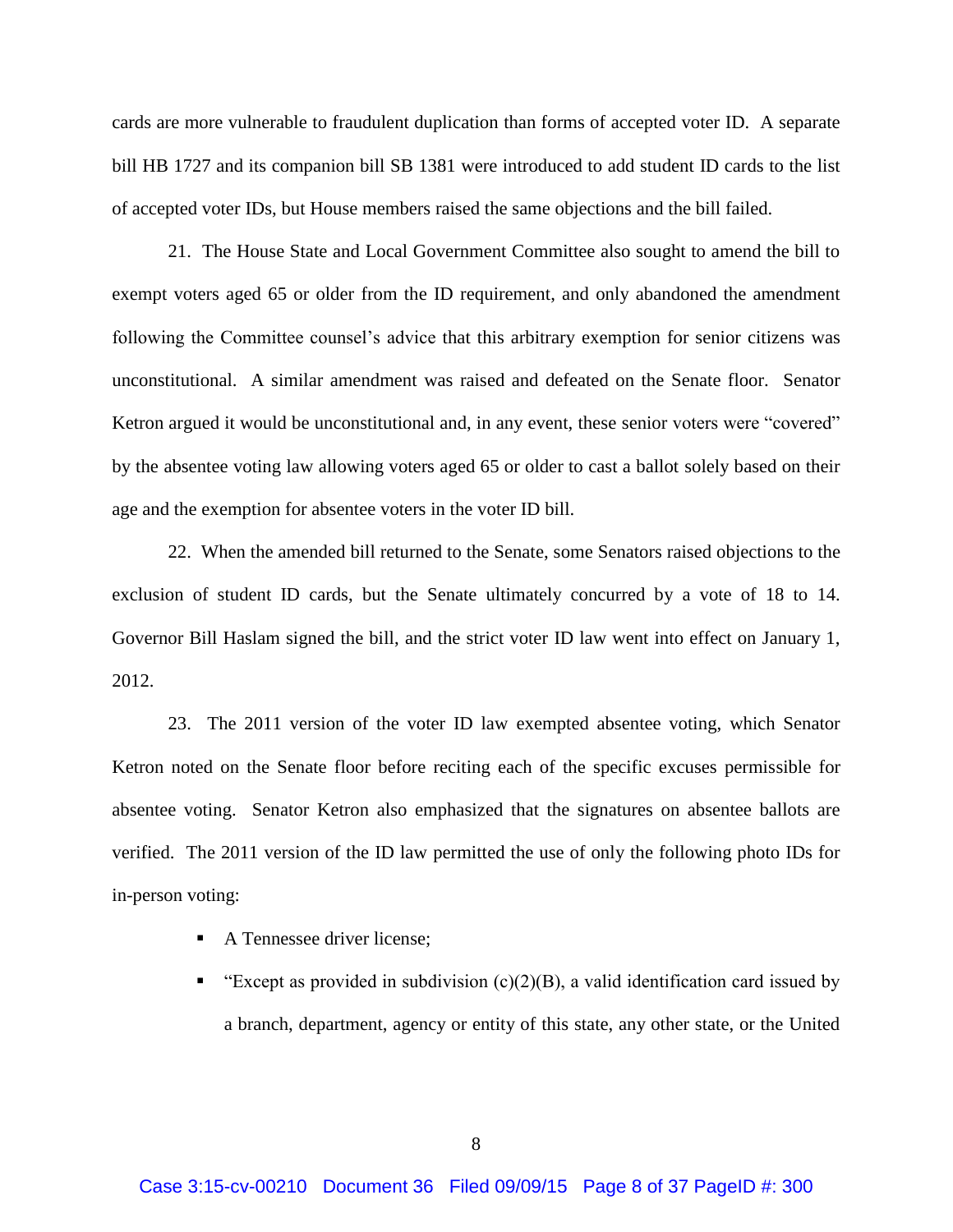States authorized by law to issue personal identification; provided, that such identification card contains a photograph of the voter;"

- o except that "(B) [a]n identification card issued to a student by an institution of higher education containing a photograph of a student shall not be evidence of identification for purposes of verifying the person's identification on the application for ballot;"
- A free photo ID card issued by the Department of Safety and Homeland Security for identification purposes only pursuant to Tenn. Code Ann. § 55-50-336;
- A valid U.S. passport;
- "A valid employee photo identification card issued by a branch, department, agency or entity of this state, any other state, or the United States authorized by law to issue employee identification; provided, that such identification card contains a photograph of the voter;" and
- A valid U.S. military ID card with a photo.

Tenn. Code Ann. § 2-7-112(c) (2011).

24. Prior to this enactment, Tennessee accepted a broad list of IDs which were only used to verify the voter's signature: "For purposes of comparing the person's signature on the application for ballot, 'evidence of identification' shall be a valid voter's registration certificate, Tennessee driver license, social security card, credit card bearing the applicant's signature or other document bearing the applicant's signature." Tenn. Code Ann. § 2-7-112(c) (2010).

25. In 2012, the Tennessee General Assembly passed SB 3195 which authorized the state government to place a sticker on retired employees' ID cards, giving them indefinite validity: "The state shall allow an employee upon retirement to keep such employee's employee photo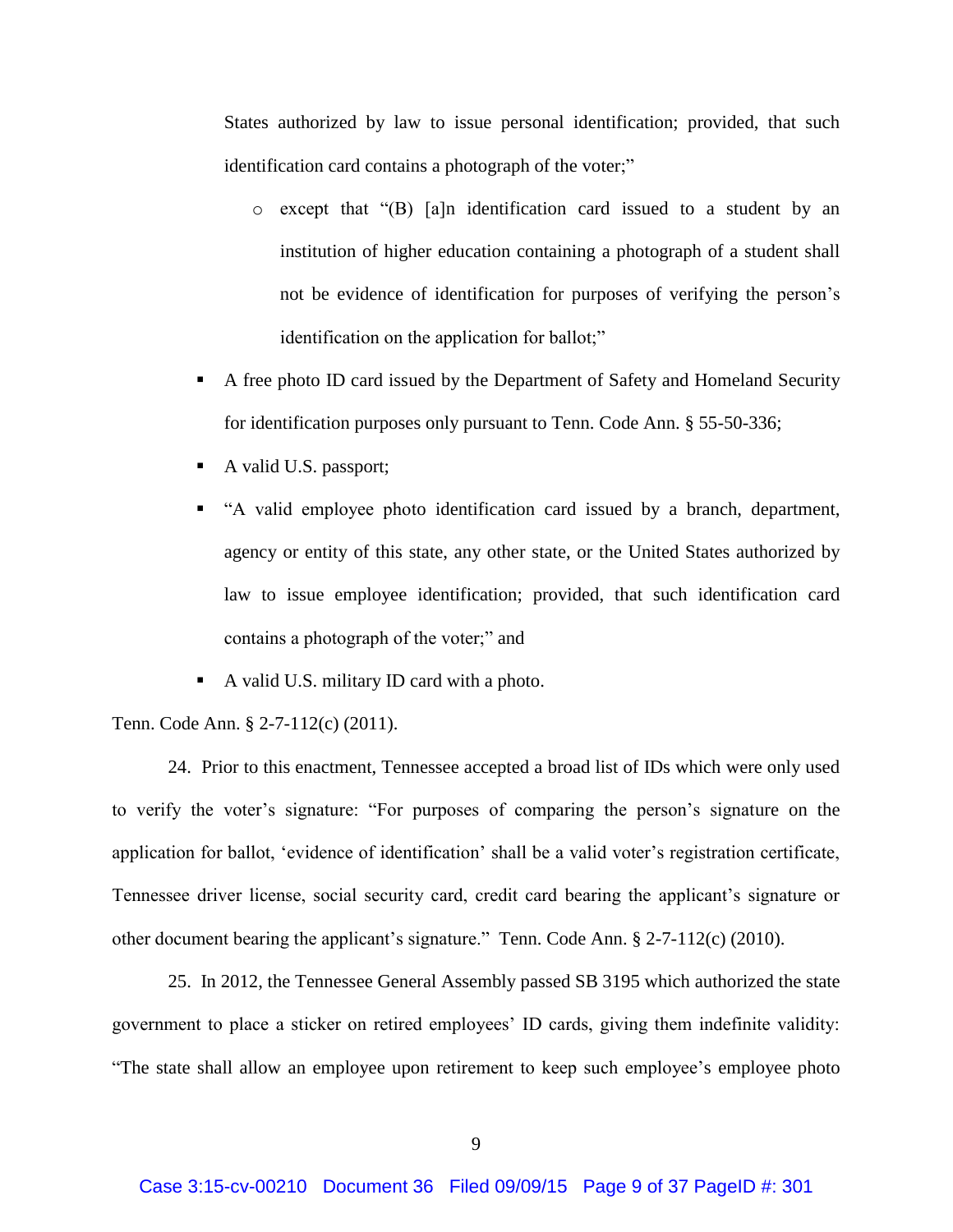identification card issued by the state. A sticker or other designation shall be placed on the employee photo identification card to indicate that the employee is retired." Tenn. Code Ann. § 8-50-118. The same bill amended Tennessee's voter ID law to permit the use of "[a]n employee identification card for retired state employees authorized pursuant to § 8-50-118." Tenn. Code Ann. § 2-7-112(c)(7) (2012). The bill received a unanimous vote in the Senate and passed the House by a vote of 90 to 3. On information and belief, IDs issued pursuant to this provision include IDs issued to retired public college and university faculty and employees, and retirees are typically older.

26. Even though an exemption from the ID requirement for senior citizens had already been deemed unconstitutional by the General Assembly's attorneys and defeated in 2011, bills to the same effect were re-introduced in 2012 and all failed. The assessment of the bills' unconstitutionality was reiterated, and HB 2190 (companion bill SB 2366) and HB 2063 (companion bill SB 1828) failed in the House State and Local Government Committee and Subcommittee, respectively. HB 3753 (companion bill SB 3089) sought to exempt all voters at least 60 years of age, but it was taken off notice in the House State and Local Government Subcommittee.

27. Bills to add student ID cards to the list of accepted voter IDs were defeated in 2012. HB 2242 (companion bill SB 2379), which embraced all student ID cards issued by Tennessee postsecondary educational institutions, was rejected. Representative Curry Todd reiterated the argument that student ID cards are "abused" and can be "duplicated online" and that students use them to "get into nightclubs and other things." On information and belief, most – if not all – college and university ID cards issued by postsecondary educational institutions in Tennessee do not contain dates of birth or the student's age. Subsequently, HB 2730 (companion bill SB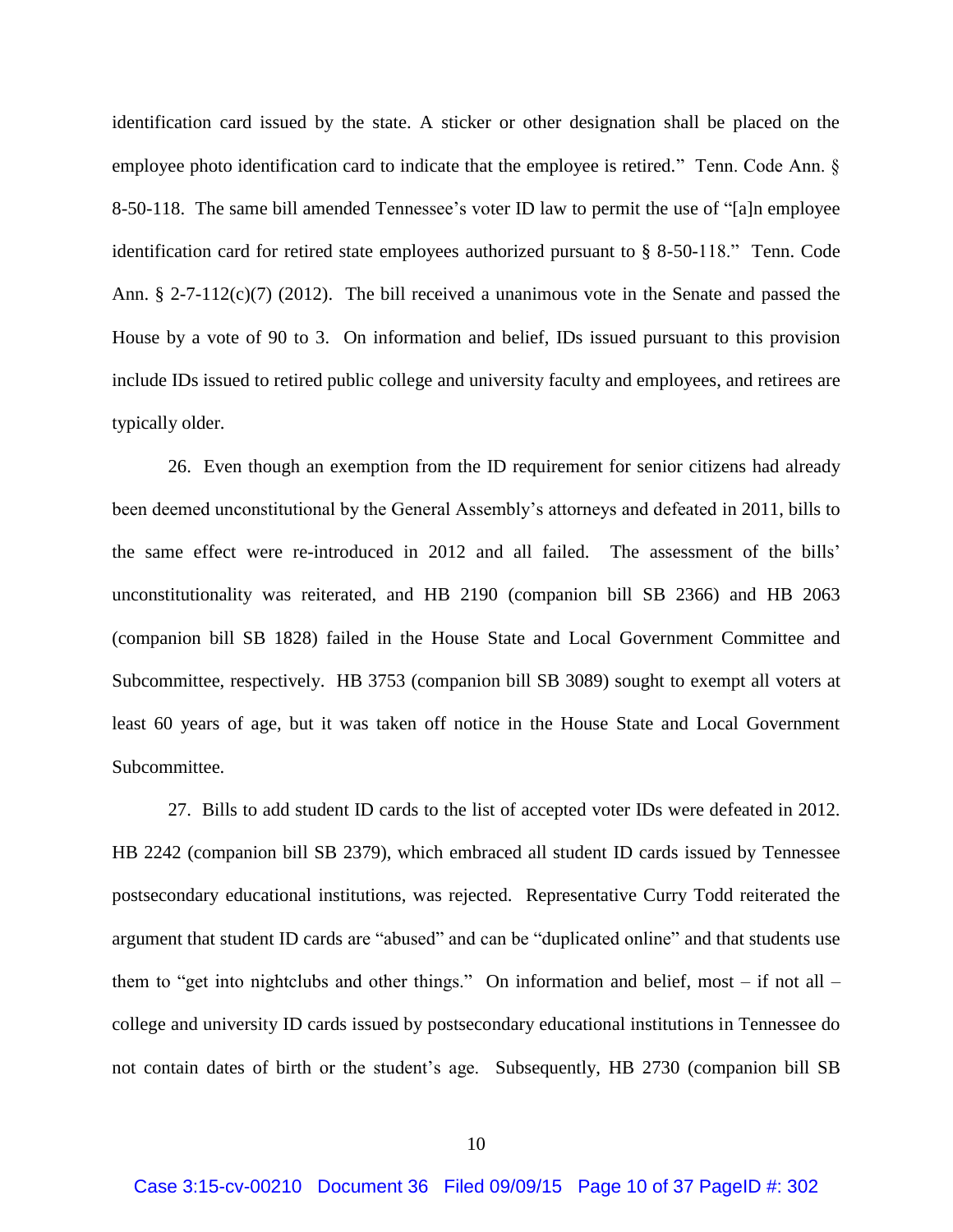2447), which only embraced public college and university student ID cards, was considered. Representative Mike Turner noted that the Indiana voter ID law, the model for the Tennessee law, lets students at public colleges and universities vote with their student ID cards. The sponsor Representative Joe Pitts noted for both the Subcommittee and Committee that faculty ID cards issued by Tennessee's public colleges and universities were already permitted under the existing voter ID law. The bill passed out of Subcommittee but, after more statements in the full House Committee that student ID cards are "photocopied," "made on the Internet," "misused and traded around," and "easy to pass around," it was defeated by a vote of 11 to 6.

28. While the Tennessee General Assembly was rejecting bill after bill that sought to add student ID cards to the voter ID list, it had made it easier for retirees to comply with the voter ID law and made it easier for additional older voters to vote by absentee balloting, which is exempt from the voter ID requirement. Absentee voting is by excuse only in Tennessee. Previously, a voter could automatically vote absentee with no additional excuse if he or she was at least 65 years old. That specific excuse had been in the statute since 1994. 1994 Pub. Acts, c. 859, § 2 (eff. June 1, 1994). On April 27, 2012, HB 2174 as amended, a bill to lower the age from 65 to 60 temporarily until July 1, 2017, passed the Senate unanimously and the House by a vote of 74 to 16.

29. HB 2174's sponsor Representative Debra Maggart, also the sponsor of the Tennessee House's companion voter ID bill in 2011 (HB 007), noted on the House floor that absentee voters do not need to submit a copy of their voter ID. She further explained that HB 2174 was passed with the voter ID requirement in mind, because "there were— are some people in the system out there that did not have a photo ID...so they could use an absentee ballot." Representative Maggart was specifically referring to non-photo driver's licenses, which had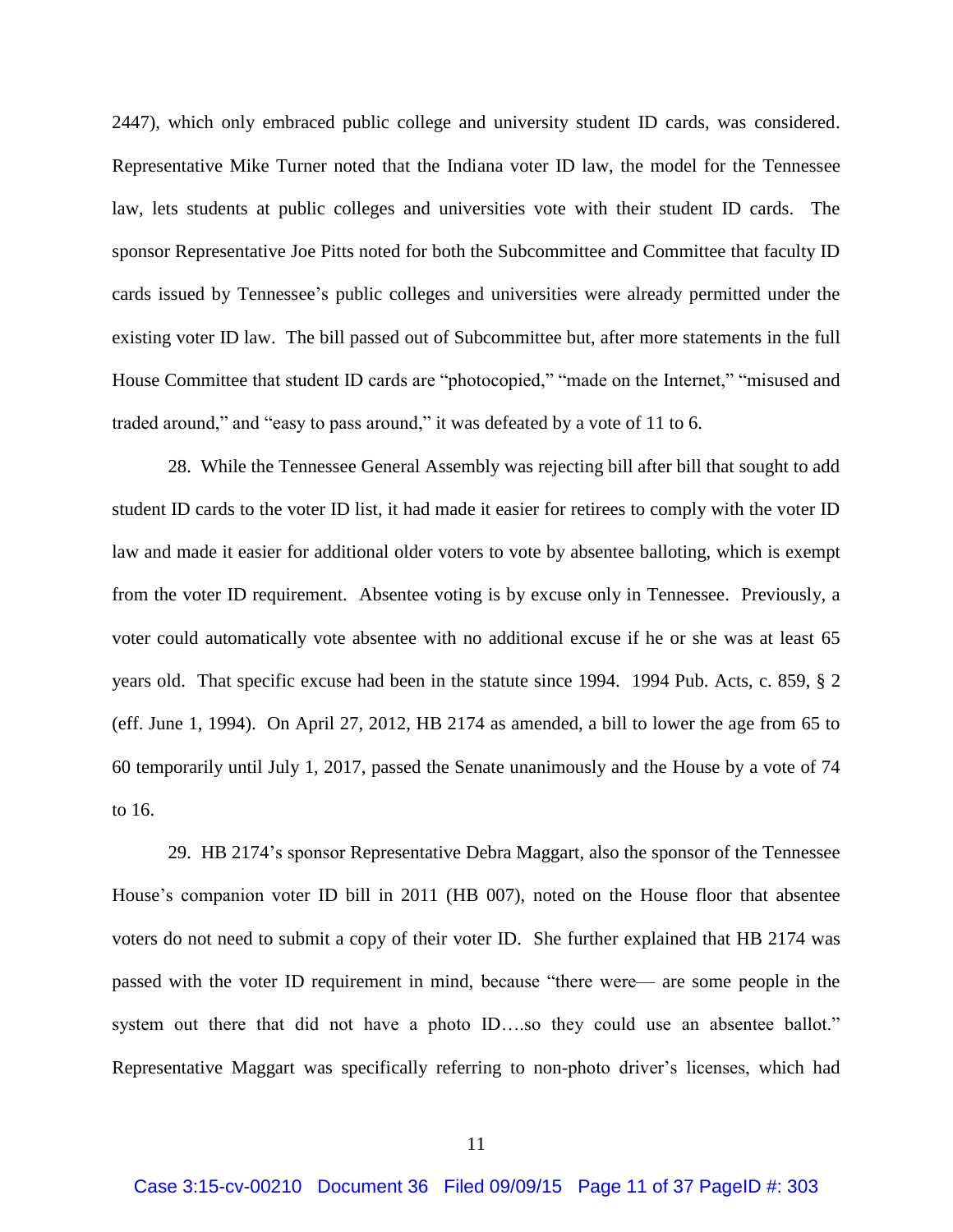previously been issued to licensees aged at least 60 years old. To align both age thresholds, SB 2267 was enacted, signed by the Governor and became law at the same time as HB 2174 in 2012. SB 2267 allowed Tennessee DMV applicants to keep their non-photo driver's license if they turned 60 years old prior to January 1, 2013. However, if they turned 60 years old on or after January 1, 2013, they would be required to obtain a license with a photo. The sponsors of HB 2174 noticed that the interaction of SB 2267 with the voter ID law would create a class of voters ages 60 to 64 who only had non-photo driver's licenses but would not be able to avoid the voter ID requirement by simply voting absentee on the basis of being 65 years old or older (assuming one of the other limited excuses did not apply). The 2017 expiration of the age 60 threshold was added by the Senate, apparently on the belief that after five years' time all the present holders of non-photo driver's licenses would have become at least 65 years old and thereby eligible to vote absentee without a photo ID even with the higher age threshold. The General Assembly had deliberately acted to expand the range of older voters who could vote without presenting a phot ID, so that voters aged 60 to 64 who held non-photo driver's licenses would not have to acquire an Identification Only License at a Driver's Service Center in order to cast a ballot.

30. Successive challenges to Tennessee's voter ID law were filed in state and federal court. In the state court case, *City of Memphis v. Hargett* (No. M2012-02141-COA-R3-CV), the trial court found that the photo ID law did not violate the Tennessee Constitution, and that a photo ID card issued by the Memphis Public Library was not a valid ID under the law for voting purposes. The plaintiffs appealed, and in its October 25, 2012 decision, the Court of Appeals of Tennessee affirmed the ID law's constitutionality, but reversed the trial court and held that public library-issued photo ID cards could be used as voter ID consistent with the law. The statutory basis for the latter holding was the inclusion of "valid identification card[s] issued by a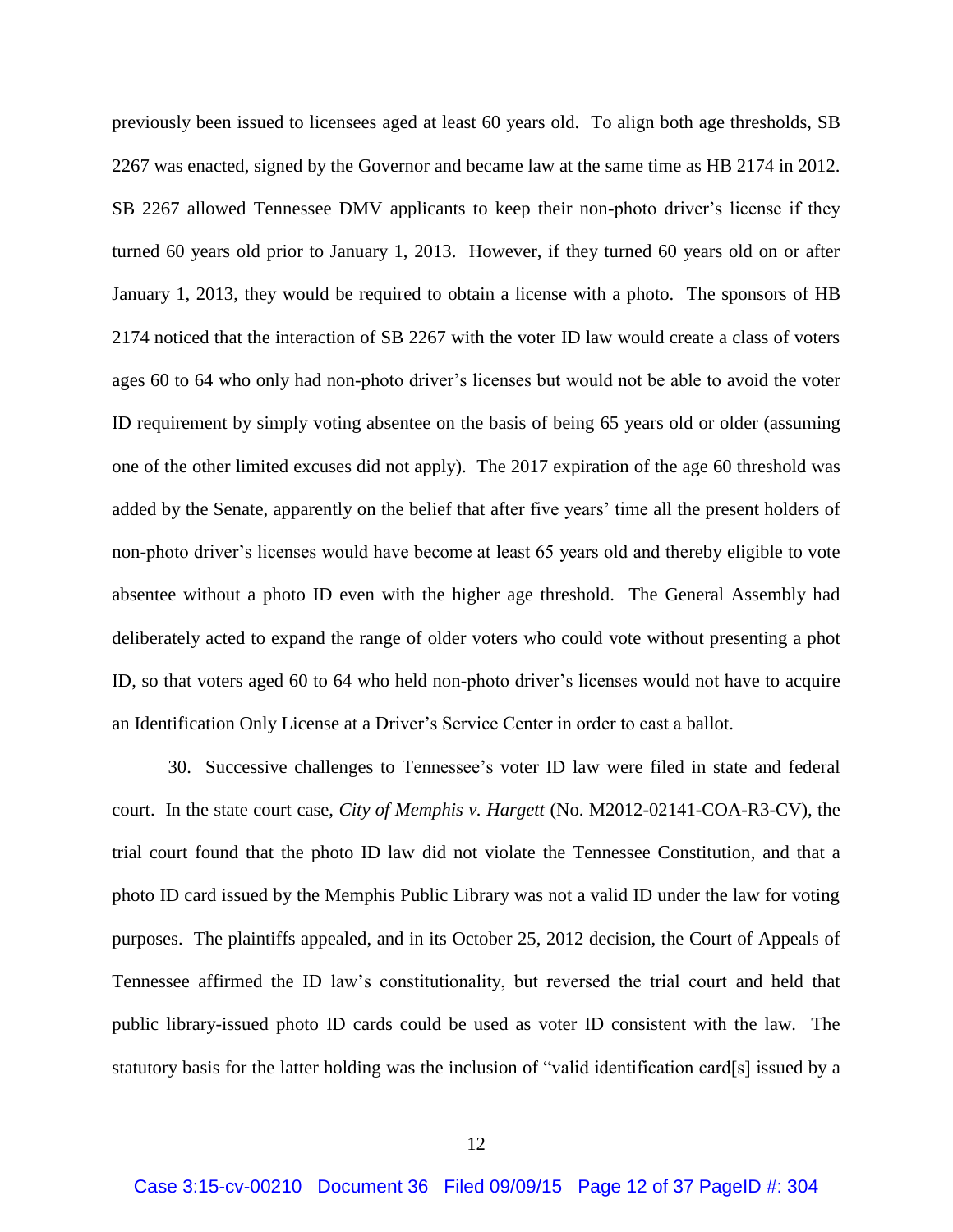branch, department, agency *or entity of this state*." Tenn. Code Ann. § 2-7-112(c)(2)(A) (emphasis added). The parties cross-appealed to the Supreme Court of Tennessee and, while the case was pending before the state's highest court, the Tennessee General Assembly further amended the statute to restrict the list of accepted voter IDs.

31. As introduced in the Senate, the 2013 bill SB 125 sought to amend Tennessee's voter ID law to: (1) permit the use of student ID cards issued by public colleges and universities (*i.e.*  eliminate the exclusionary provision at Tenn. Code Ann.  $\S 2-7-112(c)(2)(B)$ ; (2) bar the use of local ID cards such as public library photo ID cards and employee ID cards issued by local government entities; and (3) prevent the use of other states' ID cards and other states' government employee ID cards. To accomplish the latter two objectives, the bill narrowed the language "a valid identification card issued by a branch, department, agency, or entity of this state, any other state, or the United States" to "a valid identification card issued by the state of Tennessee, or the United States", and correspondingly narrowed the provision on government employee ID cards. The bill also added a new subsection (g), which reads as follows: "An identification card issued by a county or municipality or entity thereof, including a public library, containing a photograph shall not be evidence of identification for purposes of verifying the person's identification on the application for ballot." Tenn. Code Ann.  $\S$  2-7-112(g).

32. SB 125's sponsor Senator Bill Ketron acknowledged that public college and university faculty ID cards could be used as voter ID under the current law and that there were no problems in the 2012 election with faculty ID cards. Senator Ketron also noted that public college and university student ID cards had "worked as a sufficient form of identification" and underscored the "inconsistent" treatment of faculty and student ID cards. On the Senate floor, Senator Stacey Campfield opposed including student ID cards, arguing they fail to demonstrate a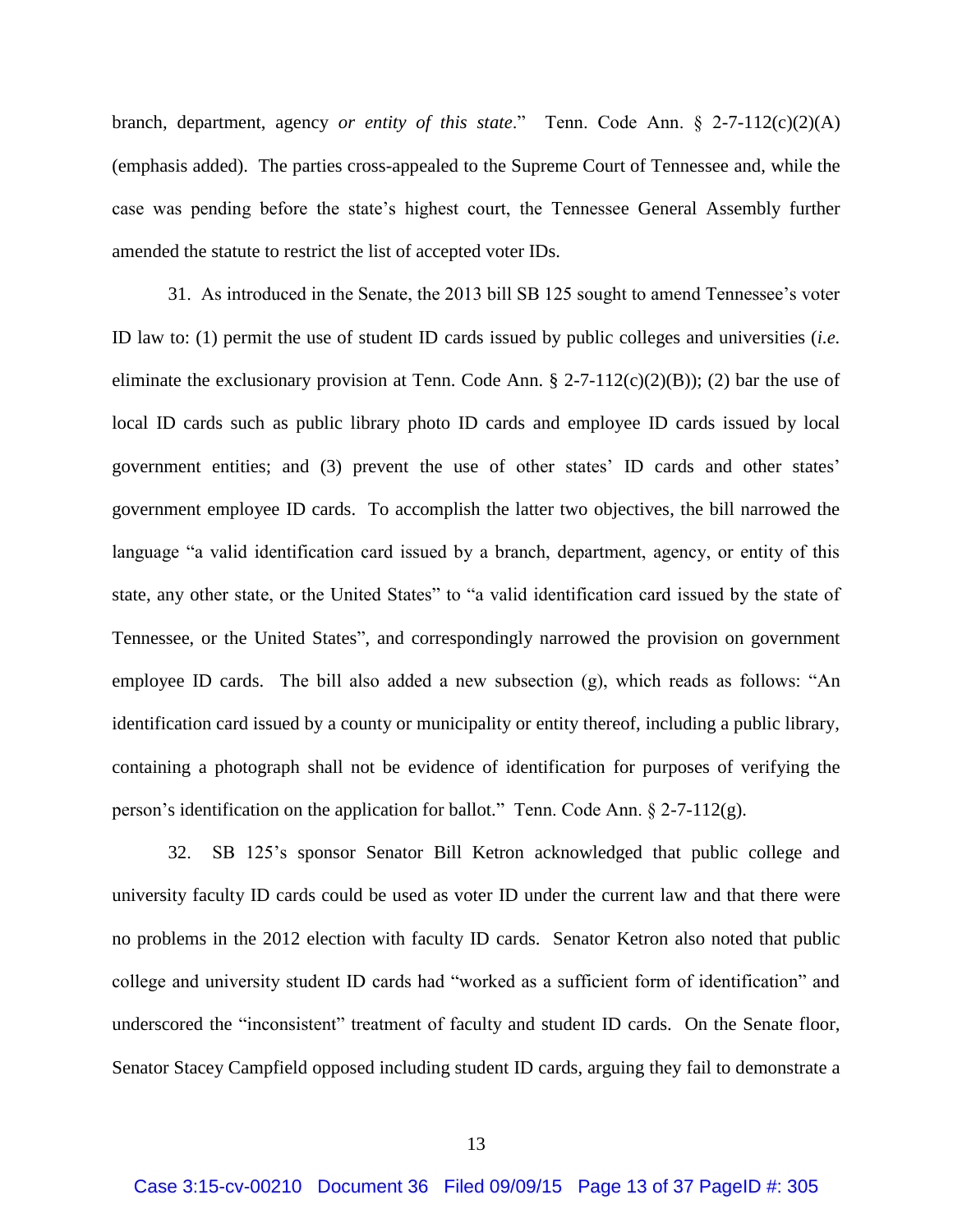voter's eligibility, are "easy to forge," and are little different from library ID cards. Senator Ferrell Haile added that "fake student IDs" are "prevalent" and that college students "have been able to get these from foreign countries." Senator Ketron responded that student ID cards are different from library cards because "before you enroll at that university, there's quite an extensive application that has to be made" and students are "fairly well-vetted" by submitting an application with their grades, background information, birth certificates, current residency, and immunization records. He also noted that lower-income students' voting rights will be protected by allowing student ID cards since they may not have driver's licenses. Ultimately, Senator Campfield's amendment to exclude all forms of college and university ID cards, including those issued to faculty and employees, was rejected by a vote of 20 to 10. SB 125 passed out of committee and passed the Senate.

33. In the Tennessee House, the companion bill HB 229's sponsor Representative Susan Lynn stated that the purpose of the legislation was to modify the voter ID law so that it would more closely adhere to Indiana's strict voter ID law, which the U.S. Court of Appeals for the Seventh Circuit and the U.S. Supreme Court had upheld against a facial challenge in *Crawford v. Marion County Board of Elections*, 553 U.S. 181 (2008), *aff'g* 472 F.3d 949 (7th Cir. 2007). As of this filing, Indiana's voter ID law permits the use of public college or university student ID cards for voting purposes, and only two other strict voter ID states requiring photo IDs disallow college and university ID cards – South Carolina and Texas – but those exclusions are categorical. North Carolina's strict voter ID law does not allow student ID cards, but it will not take effect until 2016, and litigation against the law is pending.

34. Speaking before the House Local Government Subcommittee, Representative Lynn also specified that the bill was intended to clarify that local photo IDs such as public library and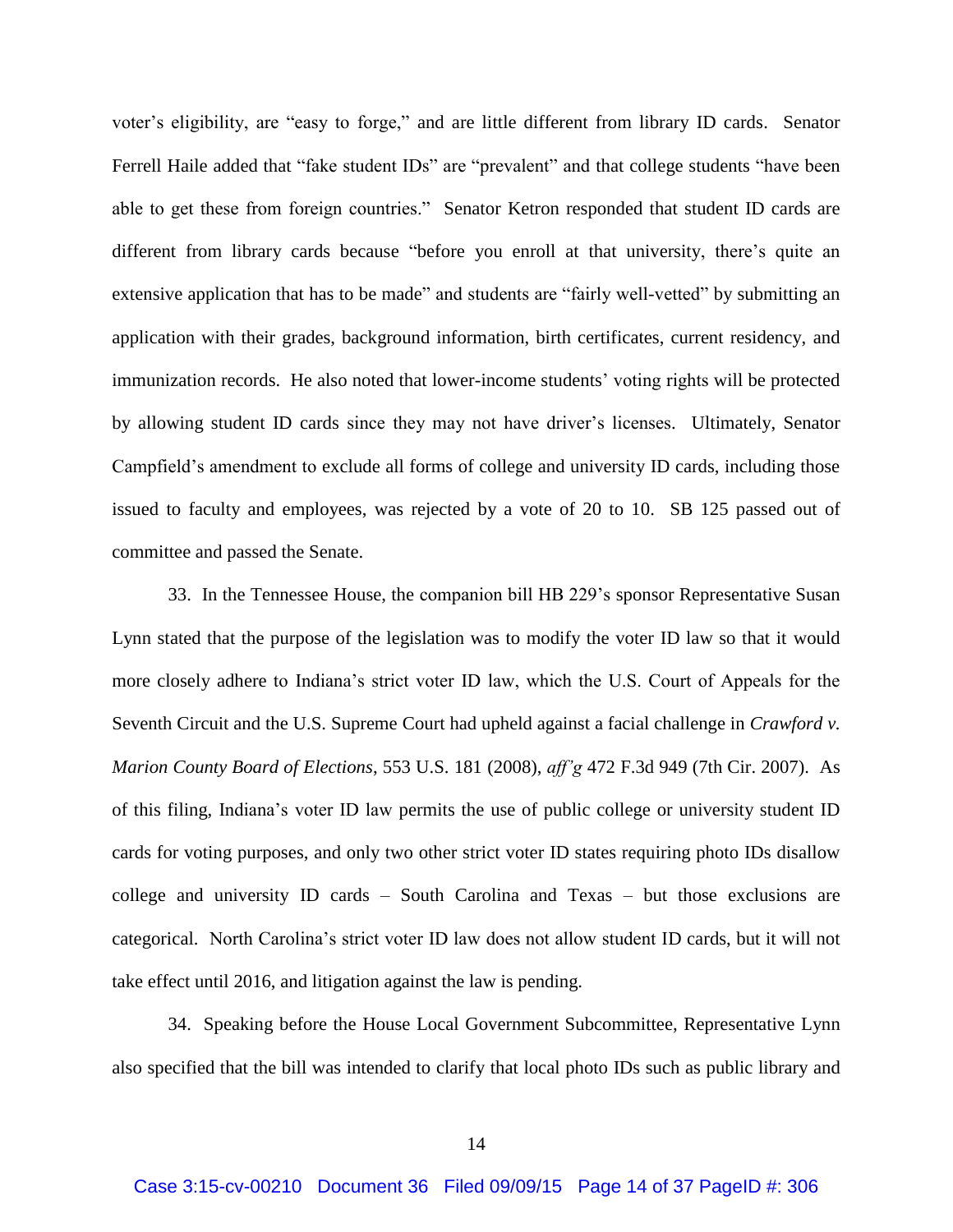recreational facility ID cards with photos were never intended to be accepted as voter ID. Attempting to distinguish these local IDs from student IDs which would be included, she argued that college student IDs are more secure since college administrators are extremely rigorous in their identity verification procedures for students: "When you apply to a college, boy do they run you through the ringer. You have to give…. Your parents have to give their taxes and you might have to give your taxes. Your Social Security, your driver's license. You may have to show your birth certificate. They really do make sure you are who you say you are." The Local Government Subcommittee passed the bill on to the full Committee.

35. Despite the acknowledgment that student ID issuance procedures at postsecondary educational institutions in Tennessee are thorough and rigorous, the Local Government Committee adopted an amendment proposed by Representative Jeremy Durham to restore the express exclusion of student ID cards without any reasoned justification. Representative Durham argued there were too many public colleges and universities in Tennessee to use their IDs as voter IDs, citing the need for poll workers to know which ID cards are valid, and others repeated that student ID cards could be counterfeited. In response to Representative Mike Stewart's question, Representative Durham could not cite a single instance in which a college student had committed election fraud or used a counterfeit student ID card. After the bill was amended, Representative Lynn explained that Committee members had expressed to her their opposition to including student ID cards and, in conferring with Senator Ketron, who drafted the bill, she learned that he had encountered the same opposition in the Senate. Senator Ketron communicated to Representative Lynn that he would acquiesce to an amendment to preserve the statutory exclusion of student ID cards, and Representative Lynn followed suit.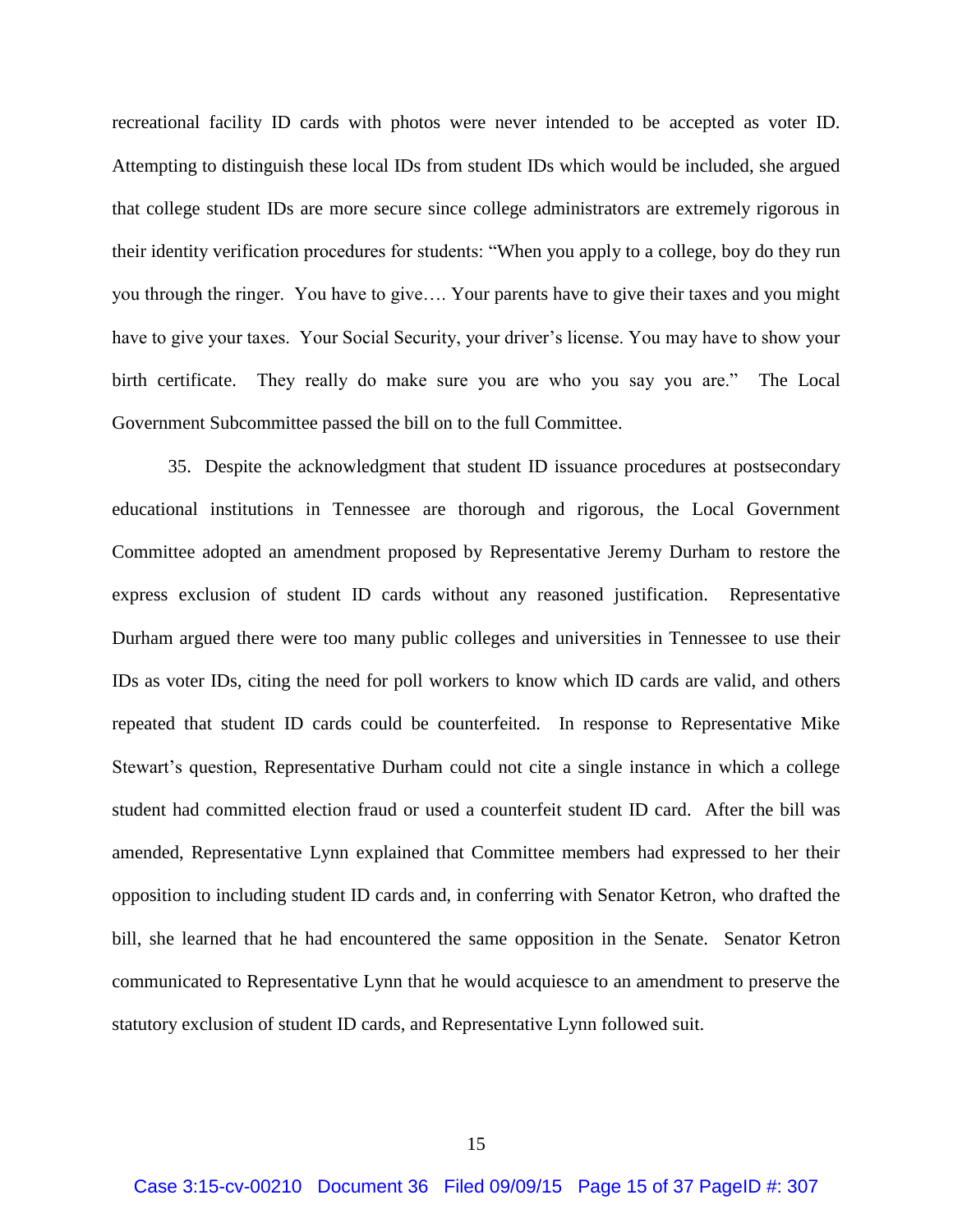36. On the floor of the Tennessee House, Representative G.A. Hardaway posed a question as to whether faculty and staff ID cards issued by public colleges or universities, unlike the same institutions' student ID cards, were accepted as voter ID under the current law, but it went unanswered. Representative Matthew Hill simply reasserted that student ID cards are "too easy to duplicate, they're too easy to access, they're too easy to acquire. Some of them do not even have expiration dates on them, and that that poses a danger and a hazard to the voting process." Representative Brenda Gilmore rose to underscore that students could not use other states' drivers' licenses or state ID cards to vote, thereby "eliminating another group of people from voting who previously was able to vote…" Ultimately, the bill was adopted as amended by a vote of 65 to 30.

37. The Tennessee Senate concurred in the House amendment to retain the exclusion of student IDs, once again acquiescing to the House majority's insistence that student ID cards not be accepted. Senators from both parties objected to the amendment, and Senator Doug Overbey, who serves on Maryville College's Board of Directors, rose to endorse the use of both public and private college and university ID cards for voting. However, the Senate ultimately concurred in the House amendment by a vote of 23 to 7, and the bill was signed into law by Governor Haslam on April 23, 2013. The General Assembly had once again barred student IDs and now excluded out-of-state ID cards and local photo ID cards, intentionally discriminating against college and university students in the state.

38. Also in 2013, Senator Jim Kyle introduced SB 1082 (companion bill HB 252) to add student ID cards issued by public colleges and universities to the list of accepted voter ID. At a Senate State and Local Government Committee hearing in early 2014, Senator Kyle noted that the majority of voter ID states permit student IDs and argued that this would send a signal that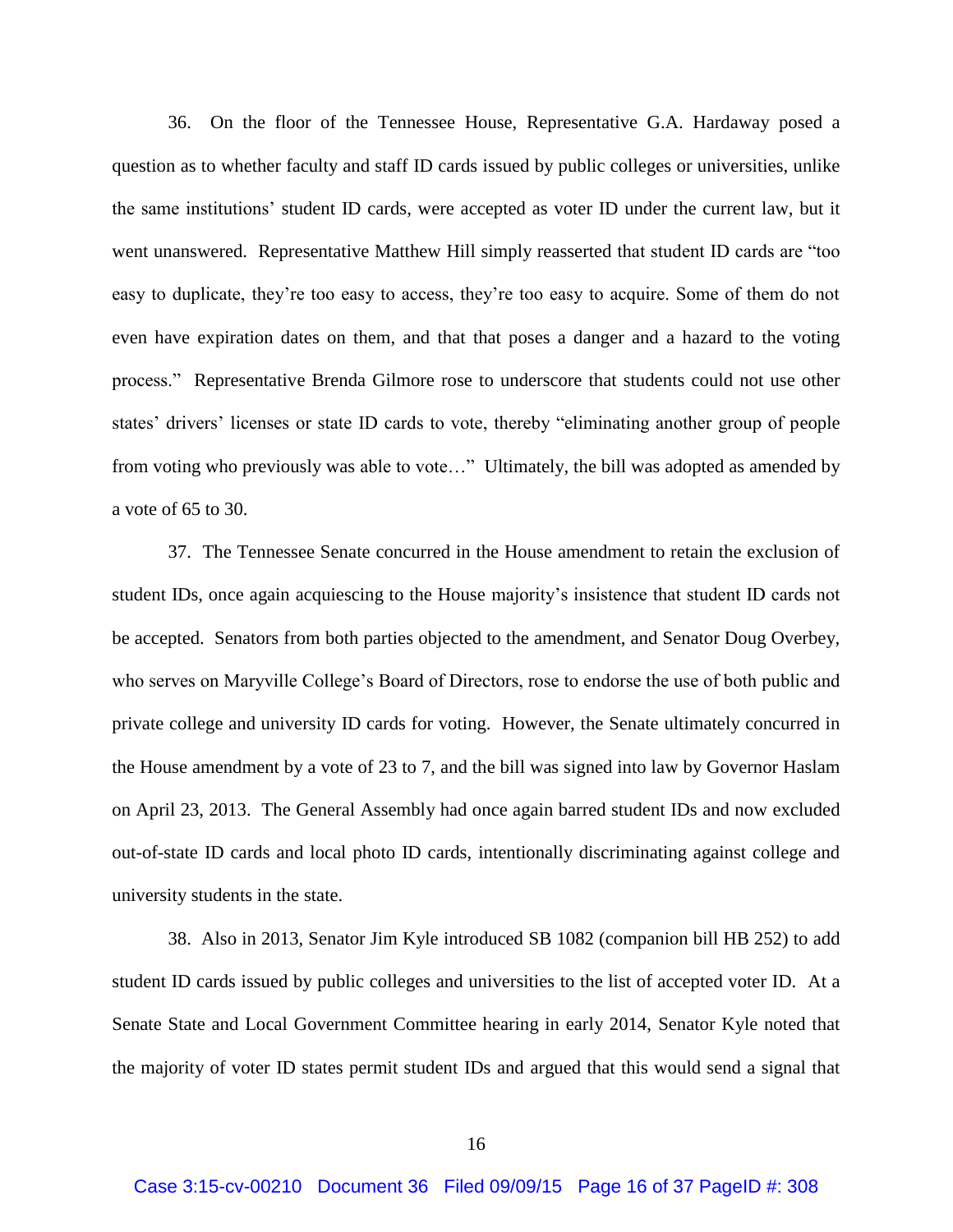the state is interested in "voter identification," not "voter suppression." However, the Committee rejected the bill 7 to 2. Even though his original 2013 bill (SB 125) had sought to include student IDs from public schools, Senator Ketron voted No.

39. On October 17, 2013, the Supreme Court of Tennessee issued its opinion in *City of Memphis v. Hargett*, affirming the constitutionality of the Tennessee voter ID law and noted the public library card issue was moot given the intervening enactment of legislation excluding local photo IDs.

40. On March 19, 2014, in the Tennessee House's Local Government Subcommittee, Representative G.A. Hardaway introduced an amendment to caption bill HB 2373 to eliminate the voter ID requirement in its entirety and substitute an affidavit of identity and signaturematching as an alternative method of identity verification. In questioning Plaintiff Justin Bautista-Jones, who testified before the Subcommittee, Representative Matthew Hill defended his opposition to including student IDs by noting that many college and university students are from another state, even though new Tennessee residents may lawfully register to vote in Tennessee to the same extent as those who attended high school in Tennessee. After the amendment failed, Representative Antonio Parkinson moved to amend the caption bill (and thereby the voter ID law) to allow student ID cards from public postsecondary educational institutions in Tennessee as voter ID. That too failed. Representative Larry Miller moved to roll the bill for one week, and that was also rejected.

41. The Subcommittee next voted to send the bill and any failed amendments, including the failed student ID card amendment, to the Tennessee Advisory Commission on Intergovernmental Relations (TACIR) for study. Following that vote, the more than fifty Nashville Student Organizing Committee members present, including Plaintiffs Justin Bautista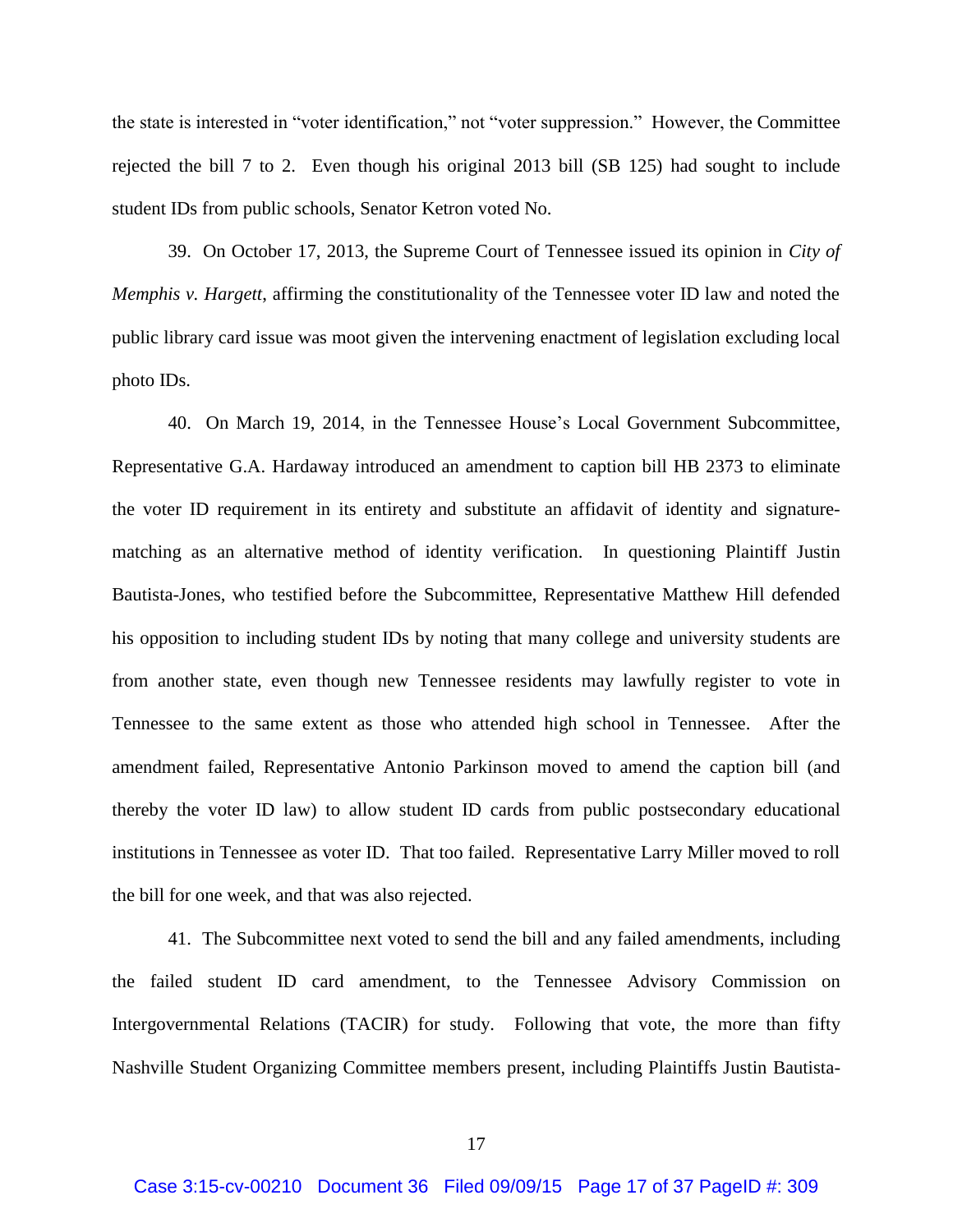Jones, Tyshaunda Blanche, and Breonna Frierson, sang a Civil Rights Era song – "Ain't Gonna Let Nobody Turn Me Around" – in protest of the Subcommittee's actions. The Subcommittee Chair Representative Joe Carr asked that the student members of NSOC be escorted out of the room and announced a five-minute recess. In response to the students' protest which the Chair referred to as a "hijack" of the subcommittee, well before the announced five-minute recess had elapsed, and before certain committee members including Representative Hardaway, the bill's sponsor, and Representative Parkinson had returned from the recess, Representative Carr stated that he detected a quorum and took a vote on a motion to reconsider sending HB 2373 to TACIR. The Committee members present quickly voted and approved the motion to reconsider, so that ultimately HB 2373 and the failed student ID card amendment were not sent to TACIR. Immediately after that vote and in the absence of the bill's sponsor, Representative Hardaway, and Representative Parkinson, the members present voted on the bill itself and the bill was killed. These two votes – taken before key proponents of including student ID cards had returned to the committee room – were clearly intended as a punitive response to the students' civil protest.

42. In 2015, HB 926 was introduced to add all identification cards issued by accredited postsecondary educational institutions to the list of accepted voter IDs under the Tennessee voter ID law. At a March 25, 2015 hearing of the Tennessee House Local Government Subcommittee, the bill's sponsor Representative G.A. Hardaway stated the following:

Mr. Chairman, House Bill 926 amends the voter ID laws by deleting the provision that excludes student ID cards from the list of accepted IDs and adding a provision that expressly authorizes the use of all student ID cards from accredited postsecondary educational institutions.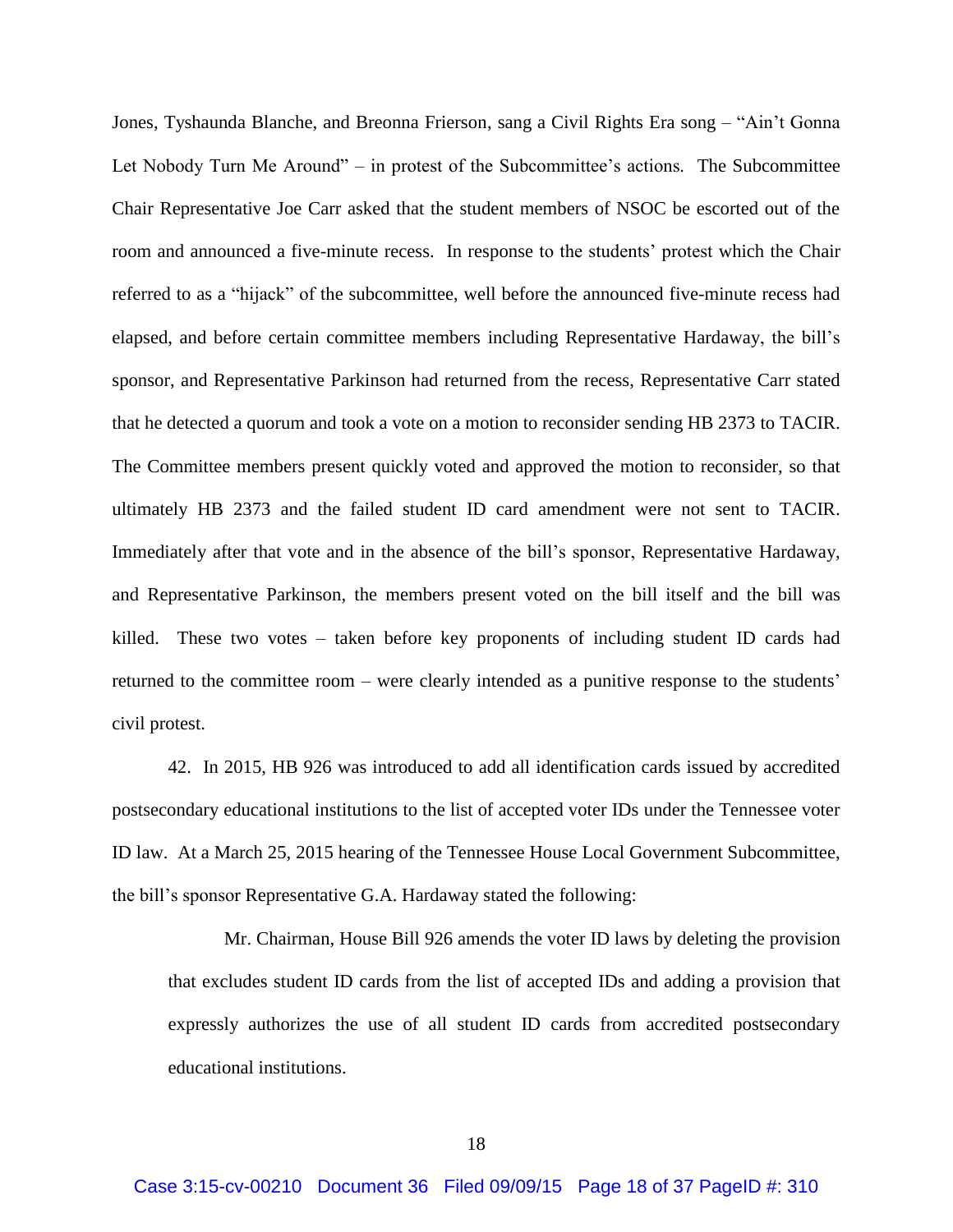Mr. Chairman, when House Bill 926 is passed and becomes law, it will effectively moot the federal lawsuit now pending against the great State of Tennessee, *Nashville Student Organizing Committee v. Hargett*, and save Tennessee taxpayers hundreds of thousands of dollars. Even more importantly, it will allow our young, our newest voters, our most impressionable voters, who are in fact our future, to become fully vested participants in our system of democracy here in America.

Alabama, Mississippi, Virginia, Kansas, Georgia, and Indiana all allow student ID cards to be used at the polls as voter ID and have reported zero— have reported zero problems with the use of student ID cards. Tennessee should be no different.

The arguments over this issue have been debated many times, but one point that bears repeating is that even by voter ID law proponents' own statements, the only purpose of a voter ID requirement is to verify the name and photo of the voter, not any other voting eligibility information. For instance, residency is established through the voter registration process. [. . .] Some of the IDs that are acceptable such as U.S. Passports or military IDs don't even have addresses listed on them. I would also tell you from personal experience that expired driver's licenses, expired passports are acceptable voter IDs at the polls. You could have a driver's license years old, expired, and it would be acceptable ID for identification at the polls. [. . .]

Mr. Chairman, claims that student ID cards are uniquely vulnerable to fraudulent duplication, in comparison to other forms of IDs that are currently accepted as voter IDs, are unsubstantiated.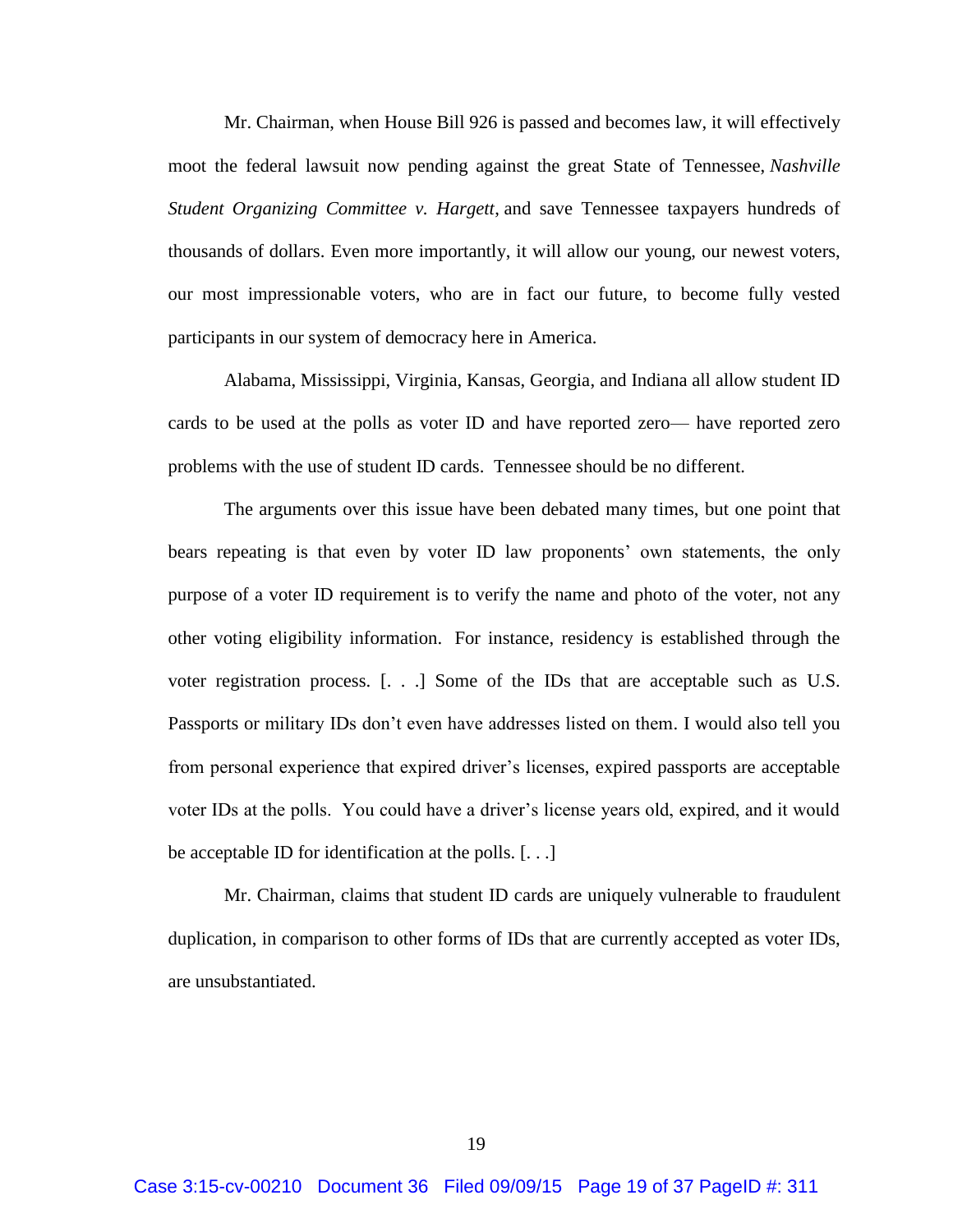Representative Hardaway again noted that faculty and staff IDs from public postsecondary educational institutions in Tennessee can be used as voter ID. On a roll call vote, the bill failed on a tied 3-3 vote.

#### **B. Tennessee's Current Voter ID Law**

43. Current Tennessee law requires voters to present a photo ID when voting in person during the early voting period or on Election Day. This requirement does not apply to absentee voting, which requires voters to provide an excuse. Tenn. Code Ann. § 2-7-112(a)(1). A voter may only cast an absentee ballot if: (1) the voter will be temporarily outside the county for the early voting period and Election Day; (2) the voter and/or his/her spouse are students at a college, university, or other higher education institution outside the county; (3) the voter is on the permanent absentee list due to "sickness, hospitalization or physical disability" or a resident of a "nursing home, home for the aged or similar licensed institution"; (4) the voter is serving as a juror; (5) the voter is at least 60 years old (until July 1, 2017 when the threshold age will be raised to 65); (6) the voter is hospitalized, ill, or has a physical disability, or works as a caretaker for such a person; (7) the voter is a candidate for office in the election, an election official, or a member or employee of the election commission; or (8) if the voter will be observing a religious holiday. Tenn. Code Ann. § 2-6-201. Additionally, a voter who possesses a valid commercial driver license or a valid transportation worker identification credential and who certifies that the voter (a) will be working outside of the county or state where the voter is registered during the early voting period and on election day during all the hours the polls are open, and (b) has no specific out-of-county or out-of-state location to which mail may be sent or received during such time, may complete an application to vote absentee by mail at the voter's county election commission office or complete an absentee by-mail application. *Id*.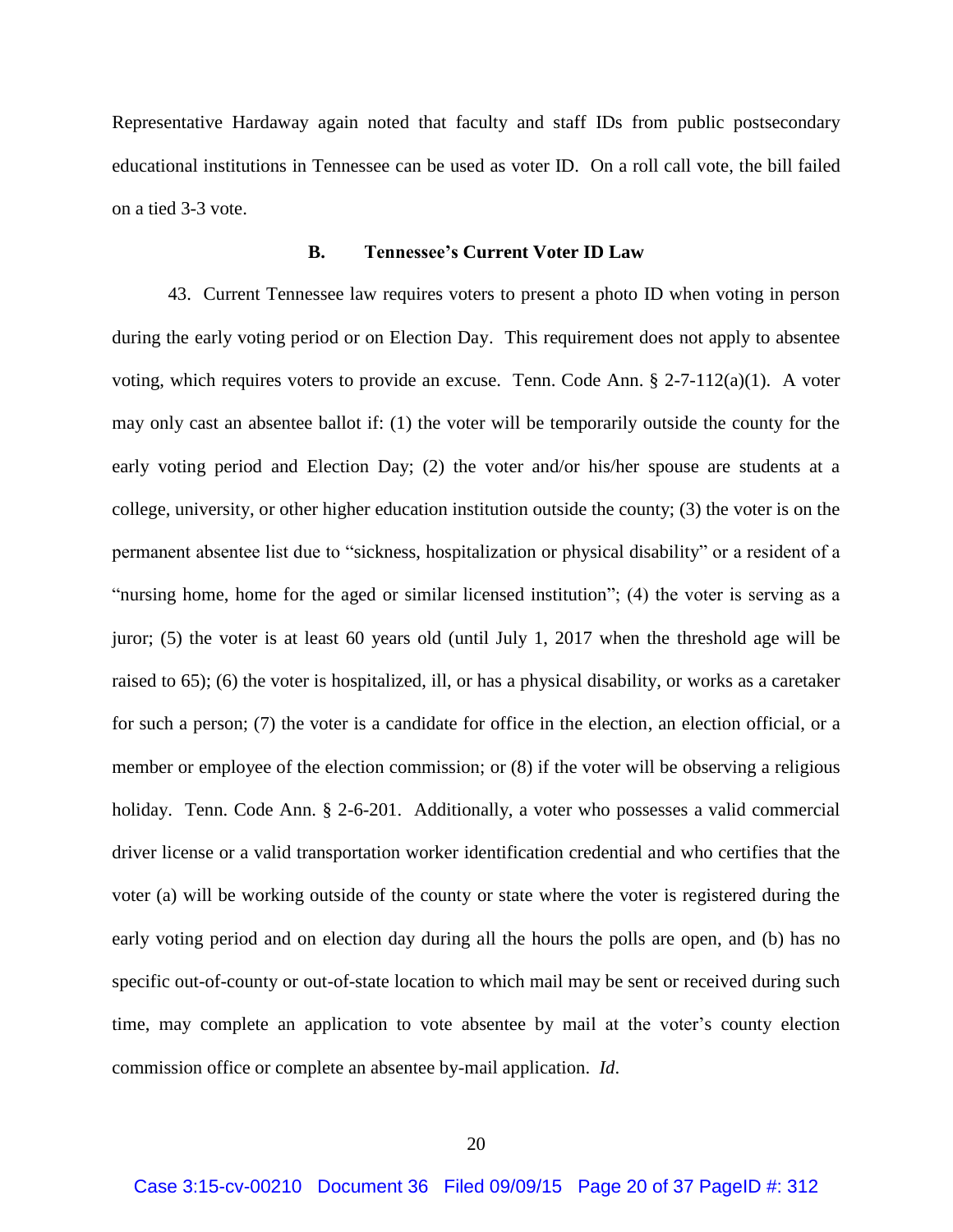44. Older voters are able to take advantage of more of the excuses for absentee voting and cast a ballot without presenting a photo ID or submitting a copy thereof. Moreover, on information and belief, absentee voting is disproportionately used by older voters in Tennessee. The only excuse that favors younger voters forces them to vote off-campus in their prior county of registration (if and only if they registered prior to moving to and enrolling in college or university). Whereas a voter aged 60 or older (65 or older, starting July 1, 2017) may vote by absentee ballot – *i.e.* without submitting a copy of his or her photo ID – in his or her jurisdiction of registration without any additional excuse, a college student may only vote absentee without ID at his or her prior address, not in the jurisdiction that embraces his or her campus address. Effectively, this means that college and university students who obtained their high school degree in another state and are now Tennessee residents cannot vote by absentee ballot and therefore cannot avoid the voter ID requirement, unless they are hospitalized, have a physical disability, or will be absent for the entire early voting period and Election Day.

45. First-time voters who do not register in person at a county election commission office must vote in person the first time they cast a ballot. Tenn. Code Ann. § 2-2-115(b)(7). This law also makes it more likely that older registered voters who have voted at least once can avoid the voter ID requirement, but newer, younger student voters must vote in person and show a photo ID, unless they can travel to a county election commission office to register in person.

46. In addition to absentee voting, since it was first enacted in 2011, Tennessee's strict voter ID law has also continuously exempted: (1) hospitalized voters casting emergency ballots under the procedures outlined in Tenn. Code Ann. § 2-6-401; and (2) nursing home residents who vote using the special procedures outlined in Tenn. Code Ann. § 2-6-601. Tenn. Code Ann.  $§ 2-7-112(a)(1).$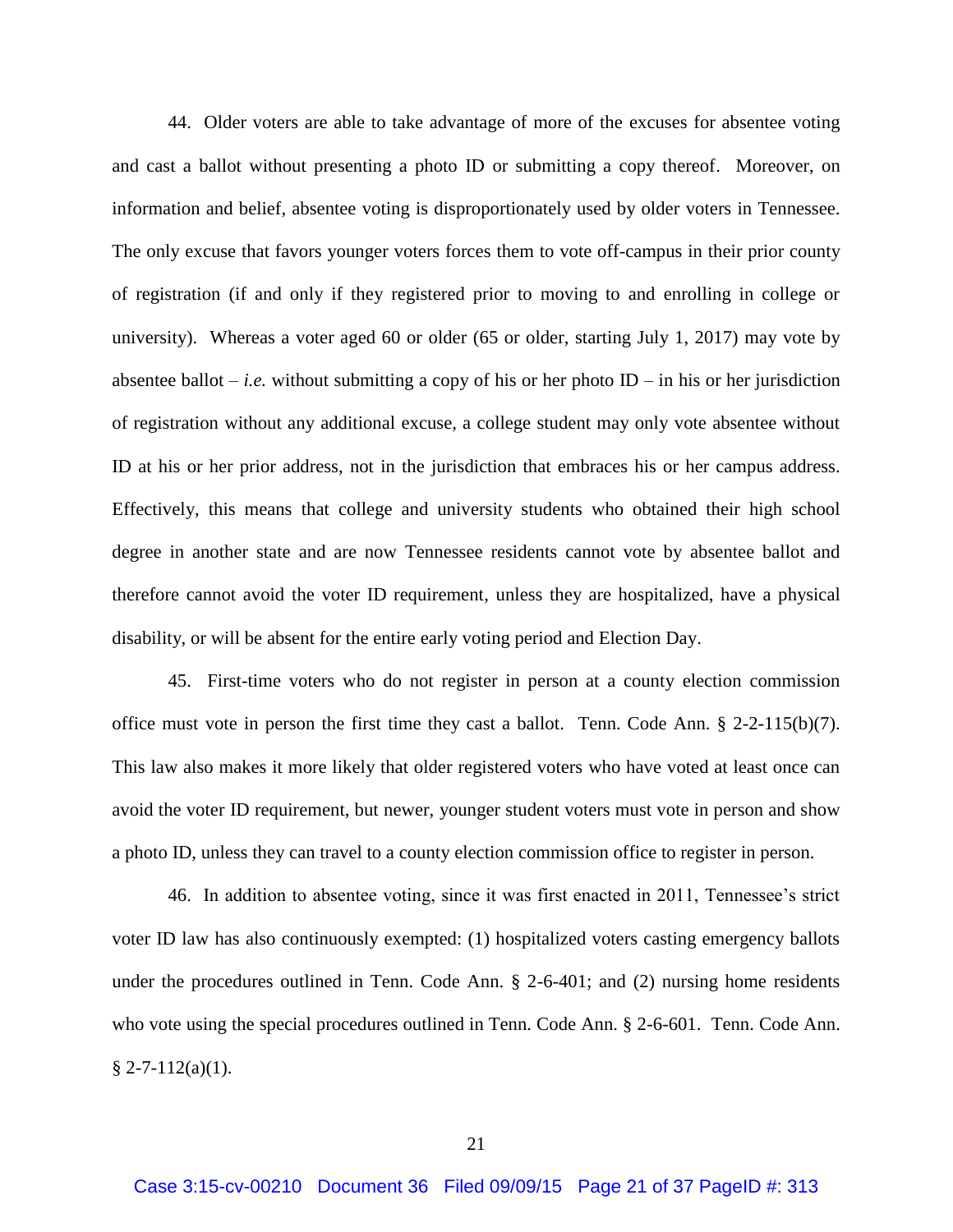47. By contrast, on information and belief, there are no special procedures under Tennessee law or administrative practices for facilitating college and university student voting on or off campus.

48. The current strict voter ID law in Tennessee only permits the voter to use one of a limited number of photo IDs, including:

- a Tennessee driver license;
- a valid photo ID card issued by the State of Tennessee or the United States, except "[a]n identification issued to a student by an institution of higher education containing a photograph of a student shall not be evidence of identification for purpose of verifying the person's identification on the application for ballot";
- a free photo ID card issued for identification purposes only pursuant to Tenn. Code Ann. § 55-50-336;
- a valid U.S. passport;
- a valid employee photo ID card issued by the state of Tennessee or the United States;
- a valid U.S. military ID card with a photo; and
- an employee ID card for retired state employees authorized pursuant to Tenn. Code Ann. § 8-50-118.

Tenn. Code Ann. § 2-7-112(c) (2015). The category of valid Tennessee state IDs includes faculty and employee ID cards issued by public colleges and universities, and the category of retired government employee ID cards under Tenn. Code Ann. § 8-50-118 embraces retired faculty and employee ID cards issued by public colleges and universities.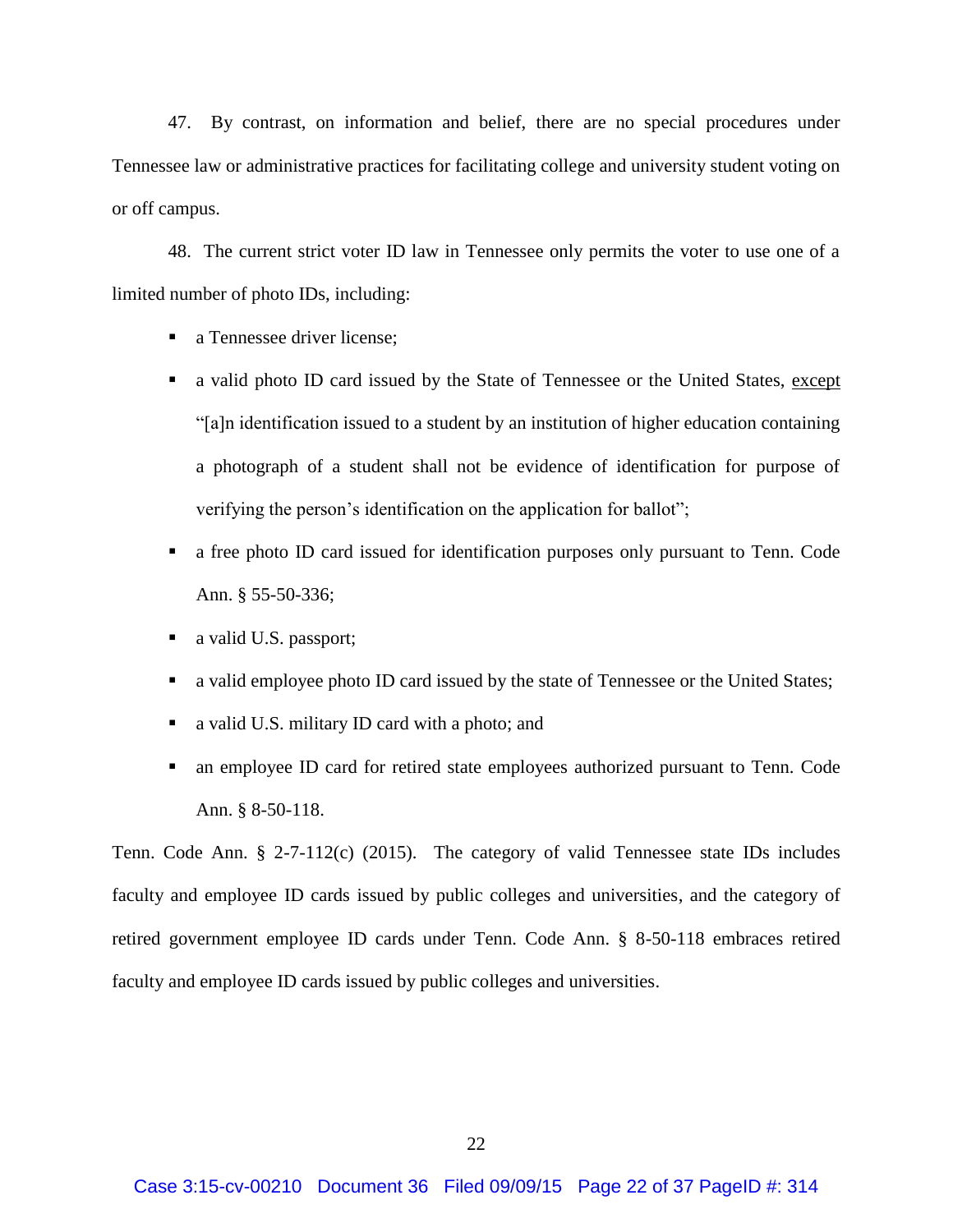49. Other states' driver's licenses and ID cards, which many college and university students in Tennessee possess, cannot be used to vote under the statute as amended in 2013. Nor can any IDs issued by local jurisdictions at the county or municipal level.

50. The voter's photo ID must contain the name and photo of the individual seeking to cast a ballot at the polling place, but it need not contain the voter's residential address in Tennessee, citizenship status, age or date of birth. Tenn. Code Ann. § 2-7-112. Since the photo ID is solely intended to confirm the voter's identity, multiple forms of accepted voter ID, including a U.S. passport, a U.S. military ID card, and a Veteran Health Identification Card issued by the U.S. Department of Veterans Affairs, do not contain any address. The voter writes the address of his or her current residence on the ballot application before signing, and then "[u]sing the computerized voter signature list or the electronic poll book," the poll worker "make[s] a determination whether the voter's address is different from the address on the voter's permanent registration record or if the registration is in inactive status." *Id*. § 2-7-112(a)(1)(A). A voter's residential address need only be verified against a document as part of the provisional ballot procedure for voters who claim to have properly registered but do not appear on the rolls. *Id*. § 2-7-112(a)(3)(A). In that situation, before being issued a provisional ballot, the voter must complete an original registration application. *Id*. The poll worker may use voter ID to confirm the voter's residential address, if it is listed on the ID, but the list of documents that can be used to verify a voter's residential address is much broader than the voter ID list: "For purposes of registering a person to vote pursuant to subdivision (a)(3), 'verification of residential address' shall include, but is not limited to, a Tennessee driver license, a residential lease agreement, a utility bill or other document bearing the applicant's residential address. Such verification may be on the same or different document from those listed in subsection (c)." *Id*. § 2-7-112(d).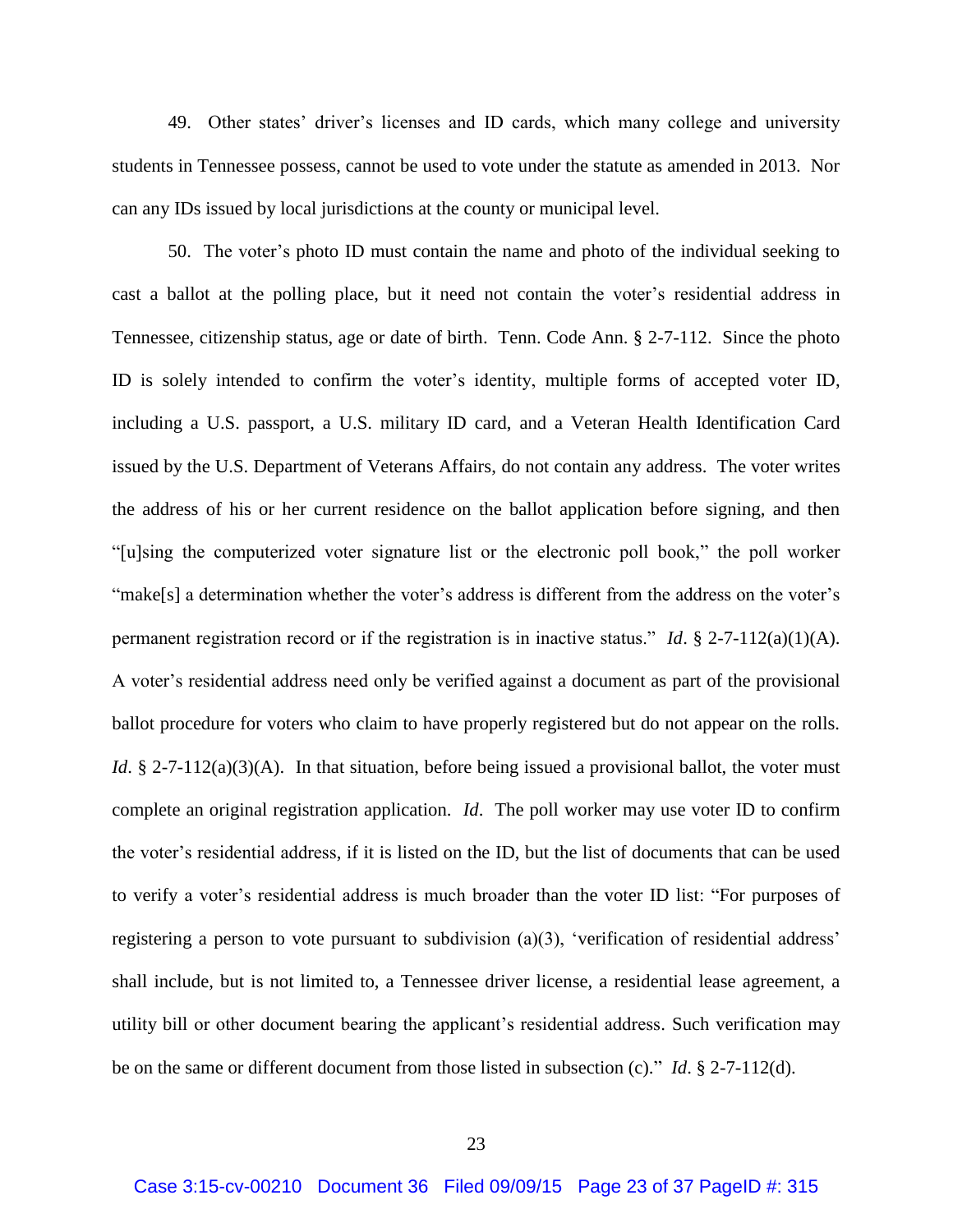51. The statute does not require that the valid ID be unexpired and, as of this filing, the Tennessee Secretary of State's website makes clear that both current and expired versions of the above forms of ID will be accepted for voting purposes.

52. A voter who does not have ID may cast a provisional ballot, but it will not be counted unless the voter returns to present evidence of identification to the county election commission by the close of business on the second business day after the election. Tenn. Code Ann. § 2-7-112(e). On information and belief, this is too short a period in which to apply for and obtain a free Identification License from the Tennessee Department of Safety and Homeland Security.

53. The only option for a student with none of the IDs on the accepted voter ID list is to apply for a free Identification (ID Only) License from the Tennessee Department of Safety and Homeland Security. To do this, a student must travel to a Department of Safety and Homeland Security Driver's Service Center and assemble myriad documents. The application for a Tennessee ID Only License requires the presentation of originals or certified copies (not photocopies) of the following: (1) proof of U.S. citizenship; (2) primary proof of identity; (3) secondary proof of identity; (4) proof of any name changes, if one's name differs from the name on the primary ID presented; (5) one or two forms of proof of Tennessee residency with your name and resident address which are current and dated within the last four months (no P.O. boxes may be used); and (6) a Social Security Number.

54. To prove his or her U.S. citizenship, the student must present an original or certified copy of his or her birth certificate, or a certificate of naturalization or citizenship. There are other items on the list, but these are the most common forms. A U.S. passport will work, but that is already accepted as a form of voter ID. Any student who does not have an original or certified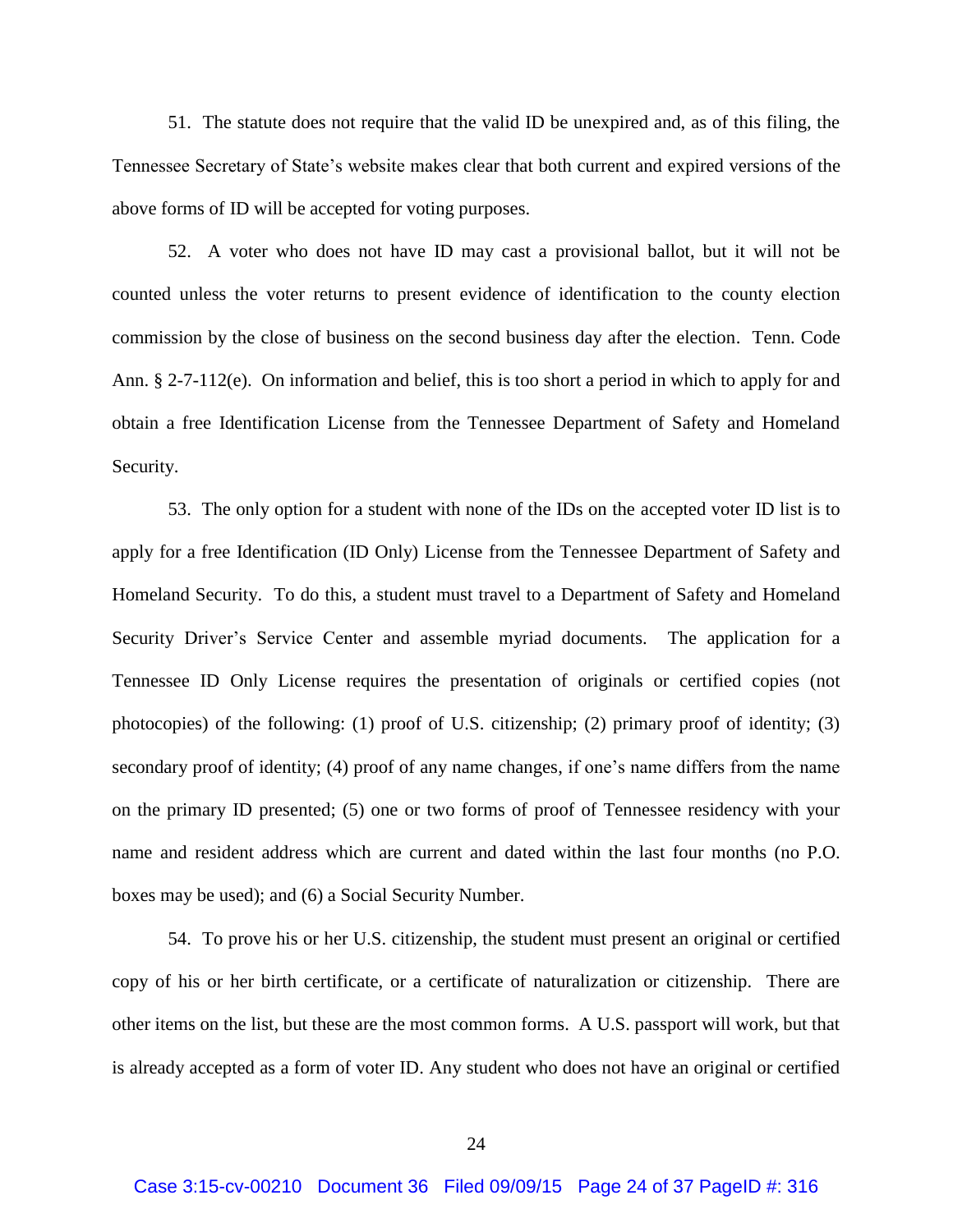copy of his/her birth certificate will be required to submit an application to a vital records office in his home state and/or county. That application process typically bears a fee and sometimes requires the submission of a copy of identification.

55. Beyond items that appear on the Tennessee voter ID list, the list of acceptable primary proof of identification (which must display a name and date of birth) includes: driver's licenses and state ID cards from other U.S. states or countries, an original or certified copy of a birth certificate, certificates of naturalization or citizenship, a marriage license or certificate, a federal census record, the applicant's own child's birth certificate, an adoptive decree, legal change of name (*e.g.* divorce), and any confirmation of date of birth in court of law. A copy of a court document with a copied seal or signature is not acceptable. However, a copy of a court document with an original signature or seal that is affixed to the copy is acceptable.

56. The student applicant must also present secondary proof of identification which may include: computerized check stubs, union membership cards, work IDs, financial institution documents, Social Security documents, a health insurance card, IRS or state tax forms, military records, school records, and vehicle documents.

57. To fulfill the proof-of-residency requirement, the student must present either two List A documents or one List B document. List A includes the following items: current utility bill including landline telephone, electric, water, gas, and cable but not wireless telephone bills; current bank statement (Internet bank statements are acceptable only if taken to the local bank, stamped and dated by a teller as an active account, and checks and checkbook information are not acceptable); current rental or mortgage contract or receipt including deed of sale for property; current employer verification of residence address or letter from employer as long as it is on company letterhead with original signature; current paycheck or check stub, work ID or badge, if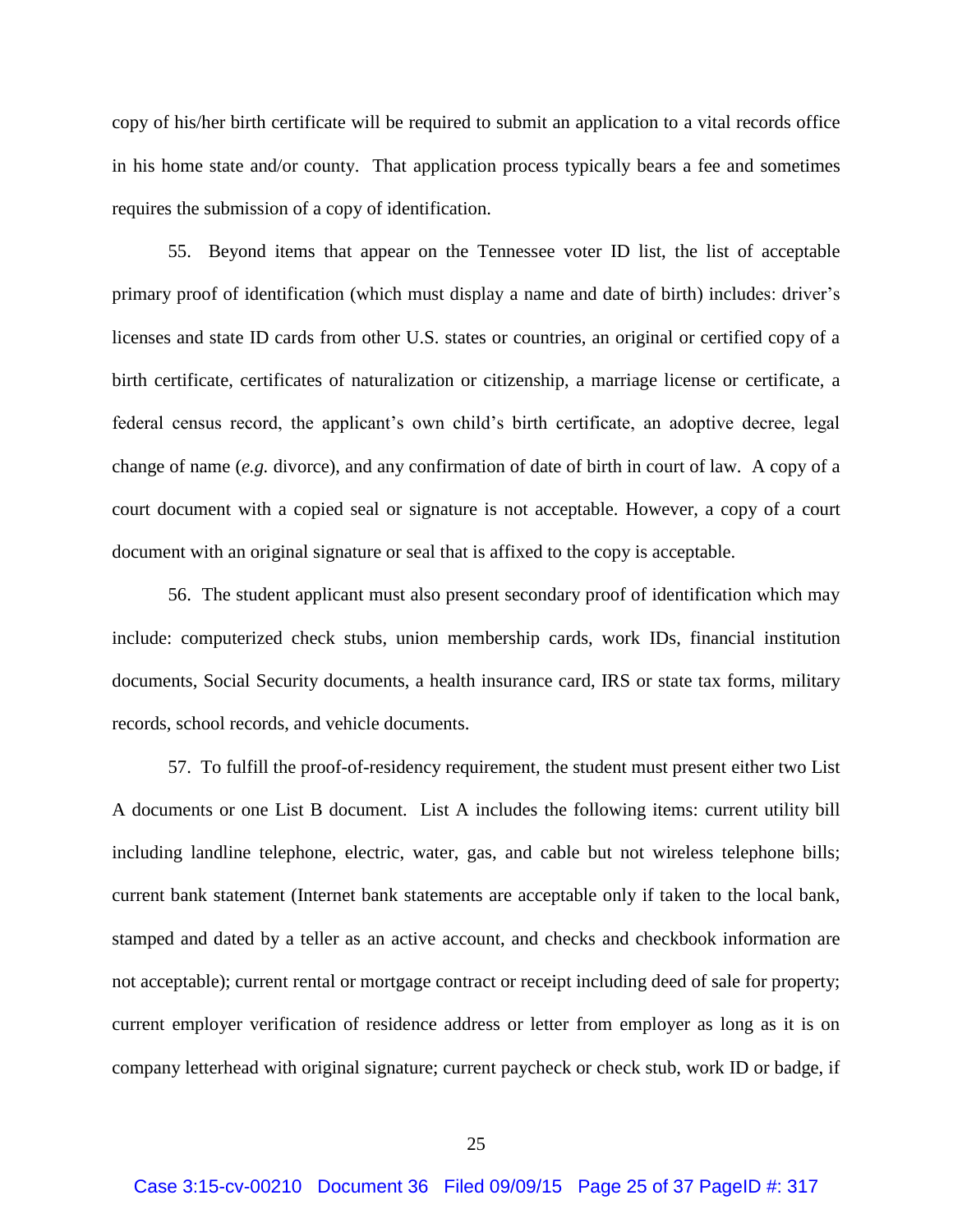an address is included; current automobile, life or health insurance policy but not wallet cards; current driver's license or ID issued by the Tennessee Department of Safety and Homeland Security to a parent, legal guardian or spouse of the applicant; current Tennessee motor vehicle registration or title; current Tennessee voter registration; current Internal Revenue Service tax reporting W-2 form from the last 12 months; receipt for personal property or real estate taxes paid within the last year; and in the case of a student enrolled in a public or private school in this state, the student may provide a photo student ID and acceptable documentation from the Dean or Bursar Office that the student lives on campus. List B includes the following items: Individual Taxpayer Identification Number (ITIN) issued by the Internal Revenue Service; Form I-94 issued to the applicant by United States Citizenship and Immigration Services; Employment Authorization card (I-766) issued to the applicant by the United States Citizenship and Immigration Services; and I-551 issued to the applicant by the United States Citizenship and Immigration Services. Student ID cards from public and private institutions are only accepted as documentary proof of residency when accompanied by further documentation from the school and only for on-campus students. All items are required to be current documents within the past four months, and all IRS documents must be from the current tax year.

58. Free ID Only Licenses that can be used as voter ID are only issued at 42 Department of Safety and Homeland Security Full Service Driver Service Centers throughout Tennessee and one Express Service Center in downtown Nashville. All 43 of these centers are only open on weekdays between 8:30 a.m. and 5:00 p.m. There are no Driver Service Centers in Tennessee issuing Identification Only Licenses, which are open after 5:00 p.m. on weekdays or at any time on weekends. While there are 95 counties in Tennessee, only 40 of these counties have a Driver Service Center that issues a free voter ID. On information and belief, these driver's service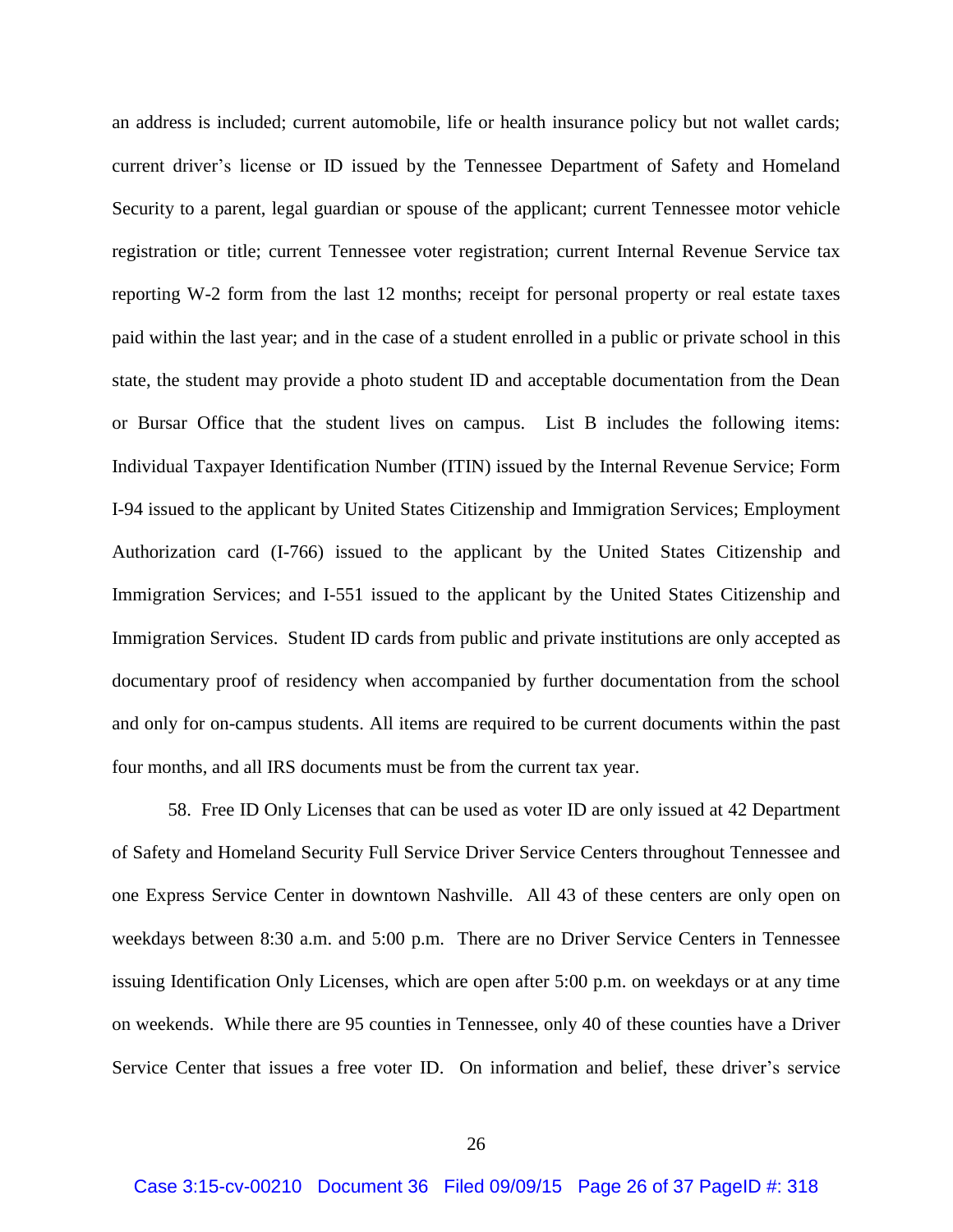centers are often not easily accessible by public transportation and therefore not easily accessible by the many students who do not have access to a vehicle in Tennessee. For example, University of Tennessee at Knoxville students do not have a downtown Driver's Service Center that issues ID Only Licenses; the nearest Driver Service Centers are located 10.4 miles, 14.9 miles, and 18.3 miles away from campus and are inaccessible by public transit. In Murfreesboro, there is no viable public transit option for Middle Tennessee State University students, since the bus would leave the student 2.3 miles away from the Driver Service Center. University of Memphis students can access the nearest Driver's Service Center (8 miles away) by taking a minimum of three buses in over an hour's worth of transit time one way.

59. For Tennessee college and university students who lack all of the accepted forms of voter ID, the process for obtaining an Identification (ID Only) License is a complicated and burdensome process. Students arriving for the first time on campus in August or September of a general election year must learn of the voter ID requirement well in advance of the November election date, learn how to obtain a free Identification Only License, assemble the necessary primary documents, travel to a Driver's Service Center during weekday daytime hours, and obtain an Identification Only License in a matter of weeks.

60. Subsequent to the filing of the original Complaint in this case, the Tennessee Department of Safety & Homeland Security revised its website and added a page on "Voter Photo ID." Previously, the only information available to a voter seeking a free photo ID in order to vote was the page on Identification Only Licenses. The "Voter Photo ID" pages states that voters without a government-issued photo ID can obtain a free photo ID by showing: "Proof of citizenship (such as a birth certificate); and Two proofs of Tennessee residency (such as a copy of a utility bill, vehicle registration/title, or bank statement)." There is no basis in Tennessee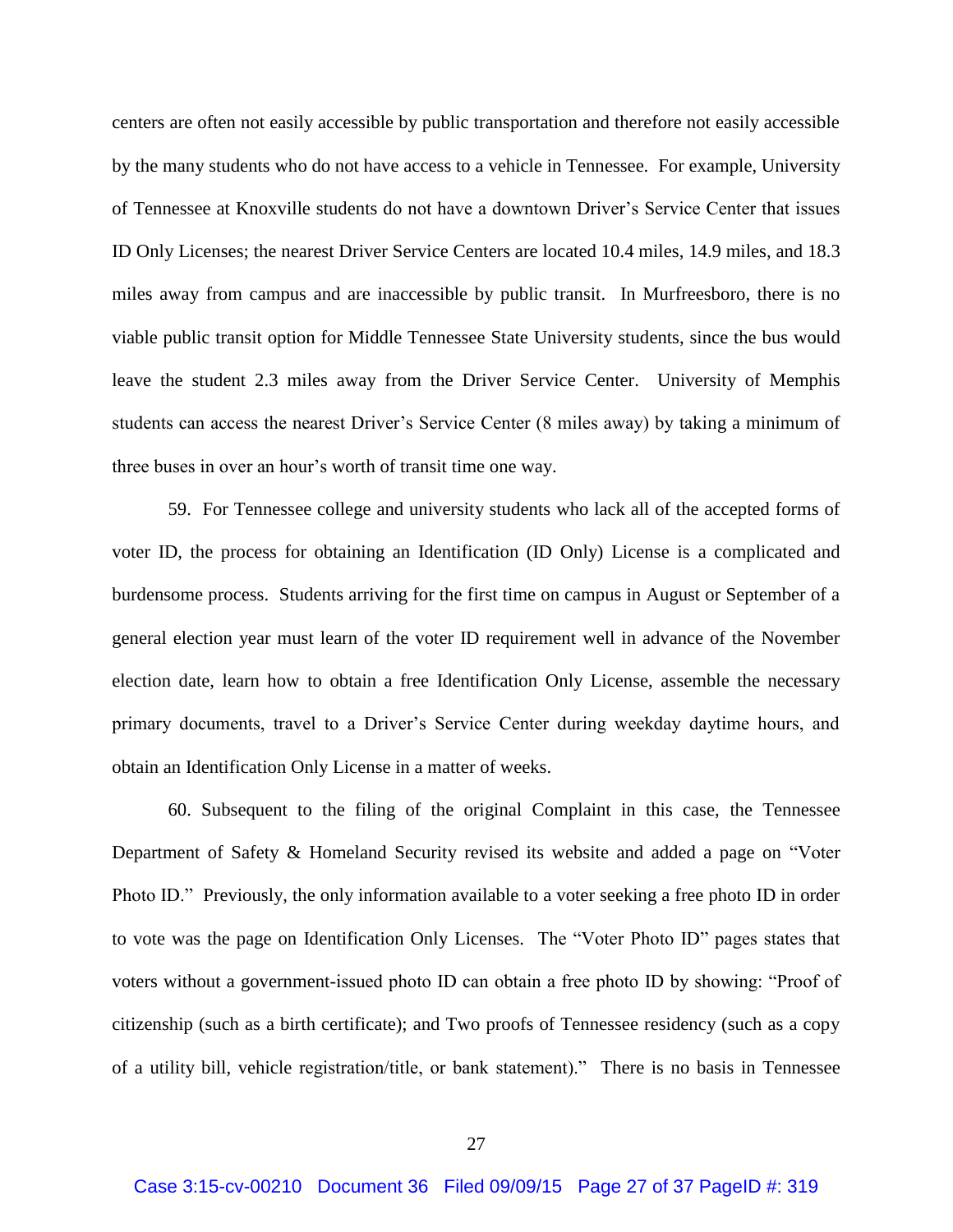statutes or administrative regulations for a separate photo ID for voters apart from the Identification Only License, the application for which requires all the forms of primary documentation listed above; nor is there legal authority for requiring fewer primary documents for a "voter photo ID" than for an Identification Only license. It remains unclear what, if any, difference there is between the "voter photo ID" and the Identification Only License.

### **C. Tennessee College and University Student IDs**

61. On information and belief, student ID cards issued by Tennessee's public colleges and universities are nearly identical to faculty and employee ID cards issued by Tennessee's public colleges and universities in all their elements, features, functionality, and security. All public college and university ID cards are issued and managed by the same ID card office and with the exact same design and template. The features are the same: name, photo, label (student/faculty/employee), ID number, name of the school, magnetic stripe, the boilerplate language on the reverse side, among other features. In at least some cases, the reverse side of a Tennessee public college or university student ID card contains instructions directed to faculty and employees. These IDs are also uniform across the board in terms of the features they do not contain, such as birthdates, the student's age, residential addresses, signatures, and expiration dates. If a student ID card lacks these features, then faculty and employee ID cards will lack them as well.

62. On information and belief, all faculty, employees, and students must show photo ID to obtain an ID card from a public college or university in Tennessee or verify their identity through an alternative procedure. Other states' driver licenses or state ID cards, U.S. passports or military IDs will satisfy this requirement.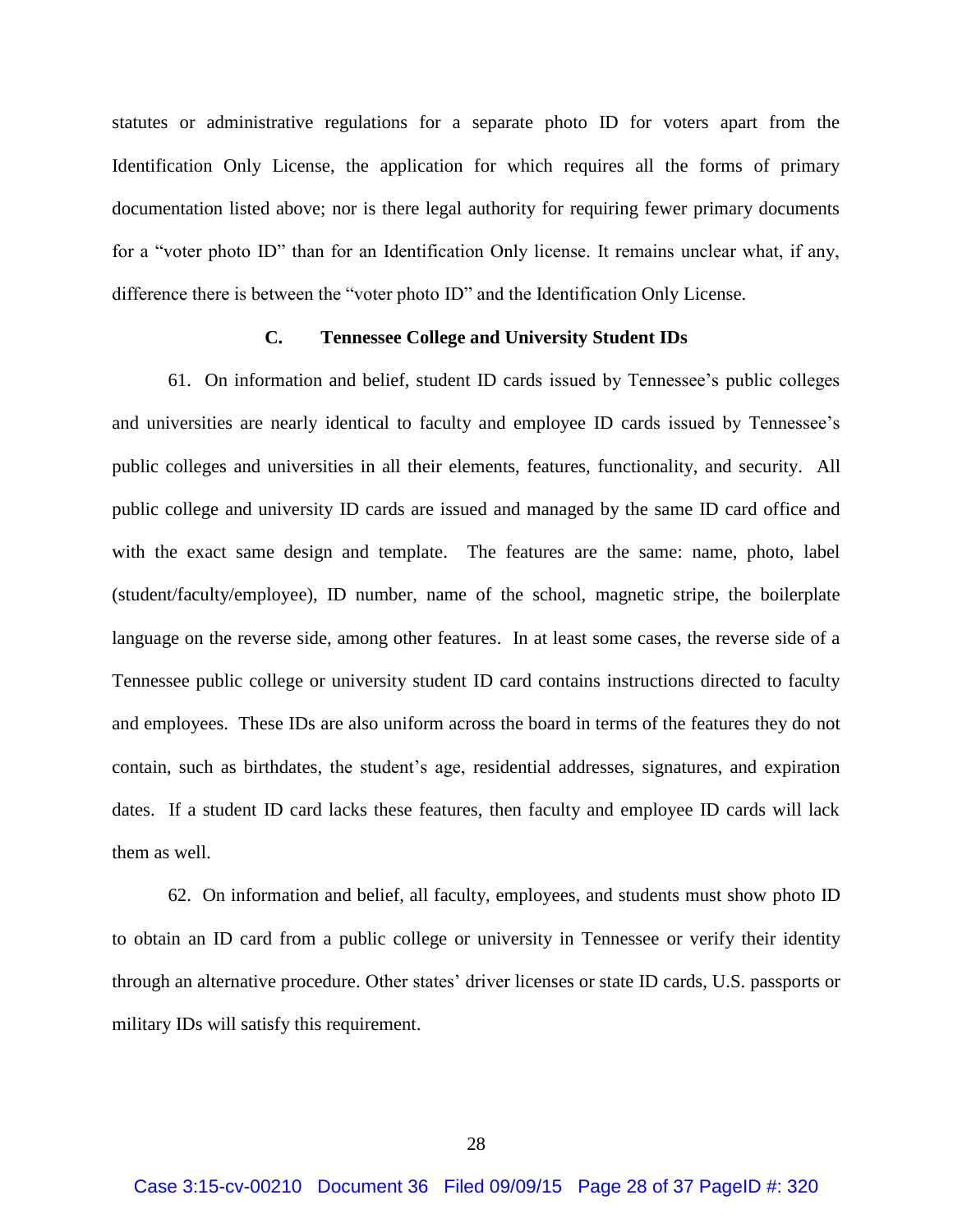63. On information and belief, in terms of functionality, all faculty, employee, and student ID cards at Tennessee's public colleges and universities allow their holders to, among other things, gain access to campus buildings, computer labs, and other facilities, and to pay for items such as photocopies at the library and food in campus dining halls and cafeterias.

64. On information and belief, the only distinctions between faculty, employee, and student ID cards issued by Tennessee's public colleges and universities is that each ID is labeled differently on the front to designate the cardholder as a student, faculty member, or employee, and it may contain student-specific instructions on the reverse side of student ID cards. Additionally, if the ID cardholder is enrolled in a particular graduate school like a law school, that designation (*e.g.*, "LAW") will also appear on the ID card. In terms of verifying the identity of the cardholder or the security of the ID card, there are no material differences between public colleges and universities' current student, faculty, and employee ID cards.

65. On information and belief, student ID cards issued by Tennessee's public colleges and universities are nearly identical to retired faculty and employee ID cards issued by Tennessee's public colleges and universities in all their elements, features, functionality, and security. The only exceptions are the different labels and/or stickers on the front to designate a person as a student, retired faculty member, or retired employee, and any specific instructions on the reverse side. Retired faculty and employee ID cards give their holders limited access to certain campus facilities such as recreational facilities. In terms of verifying the identity of the cardholder, there are no material differences between public colleges and universities' current student ID cards and retired faculty and employee ID cards. .

66. On information and belief, the identity verification procedures and student, faculty, and employee ID cards issued by Tennessee's private colleges and universities do not materially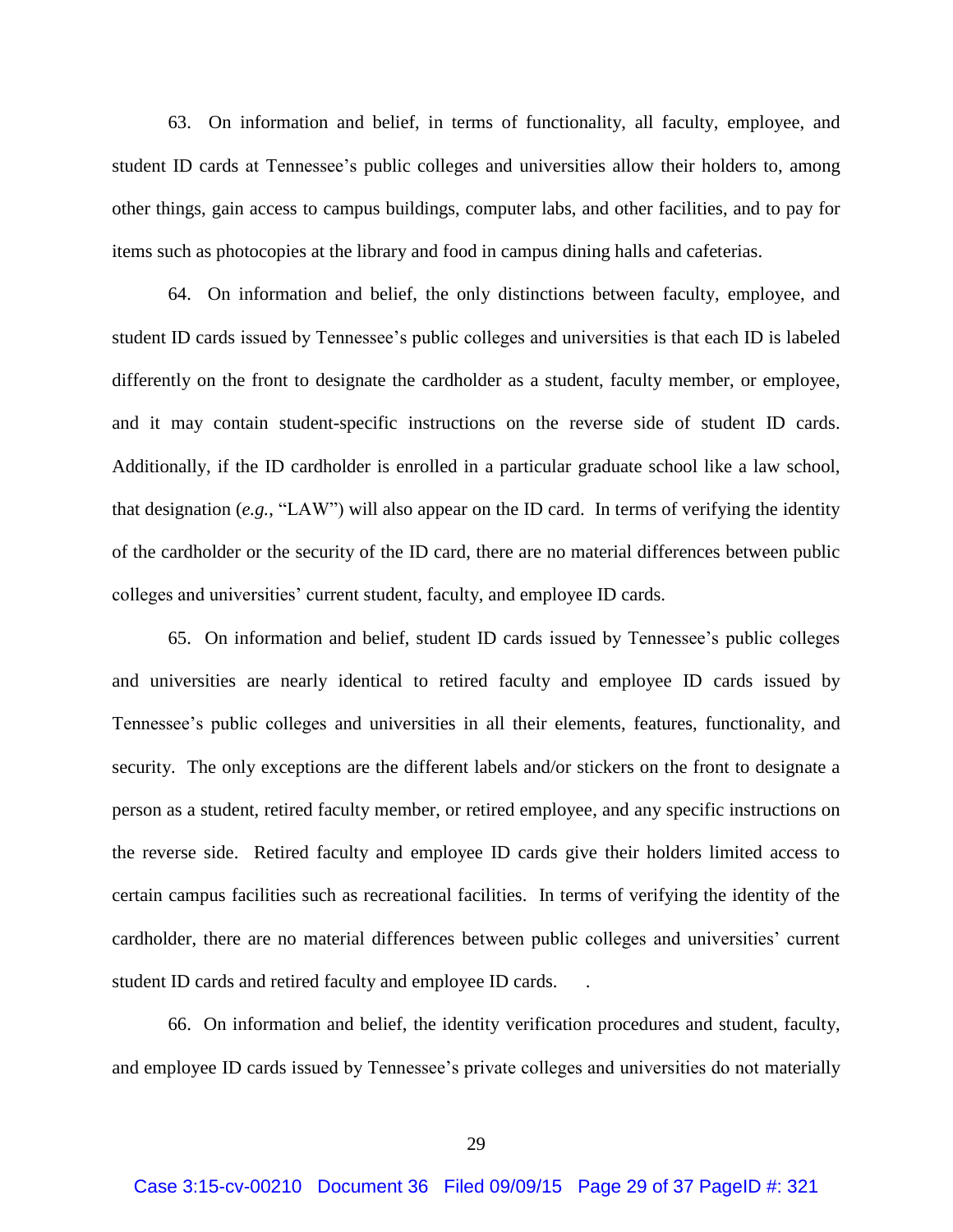differ from the identity verification procedures and student, faculty, and employee ID cards used by Tennessee's public colleges and universities. The elements, features, functionality and security of private college and university ID cards in Tennessee and public college and university ID cards in Tennessee are equivalent in all material respects.

67. Since all accredited, not-for-profit postsecondary educational institutions in Tennessee issue ID cards in more or less the same way with common identity verification protocols, ID production and issuance policies and procedures, technology and other policies and procedures, and produce IDs with common elements, features, capabilities and security, there is no rational basis for accepting some but not others.

68. On information and belief, most, if not all, ID cards issued by accredited postsecondary educational institutions in Tennessee do not contain the student's date of birth, age, or residential address.

### **D. Impact of the Voter ID Law on Youth and Student Voting**

 69. In 2013, Tennessee had 90,613 students enrolled in the thirteen Tennessee Board of Regents community colleges, 90,899 students enrolled in the six Tennessee Board of Regents universities, and 48,971 students enrolled in the four University of Tennessee system schools. In the fall of 2013, nearly 80,000 students were enrolled in Tennessee's thirty-four private colleges.

70. In a report issued in September 2014 about state voter identification laws, the U.S. Government Accountability Office estimated that turnout for Tennessee voters aged 18 and Tennessee voters aged 19 to 23 dropped by 4.1 percentage points and 4.0 percentage points, respectively. As age increased, the estimated impact of the law decreased: "[W]e found that in both Kansas and Tennessee, as registrants' age increased, the effects of changes in voter ID laws had decreasing effects on turnout . . ."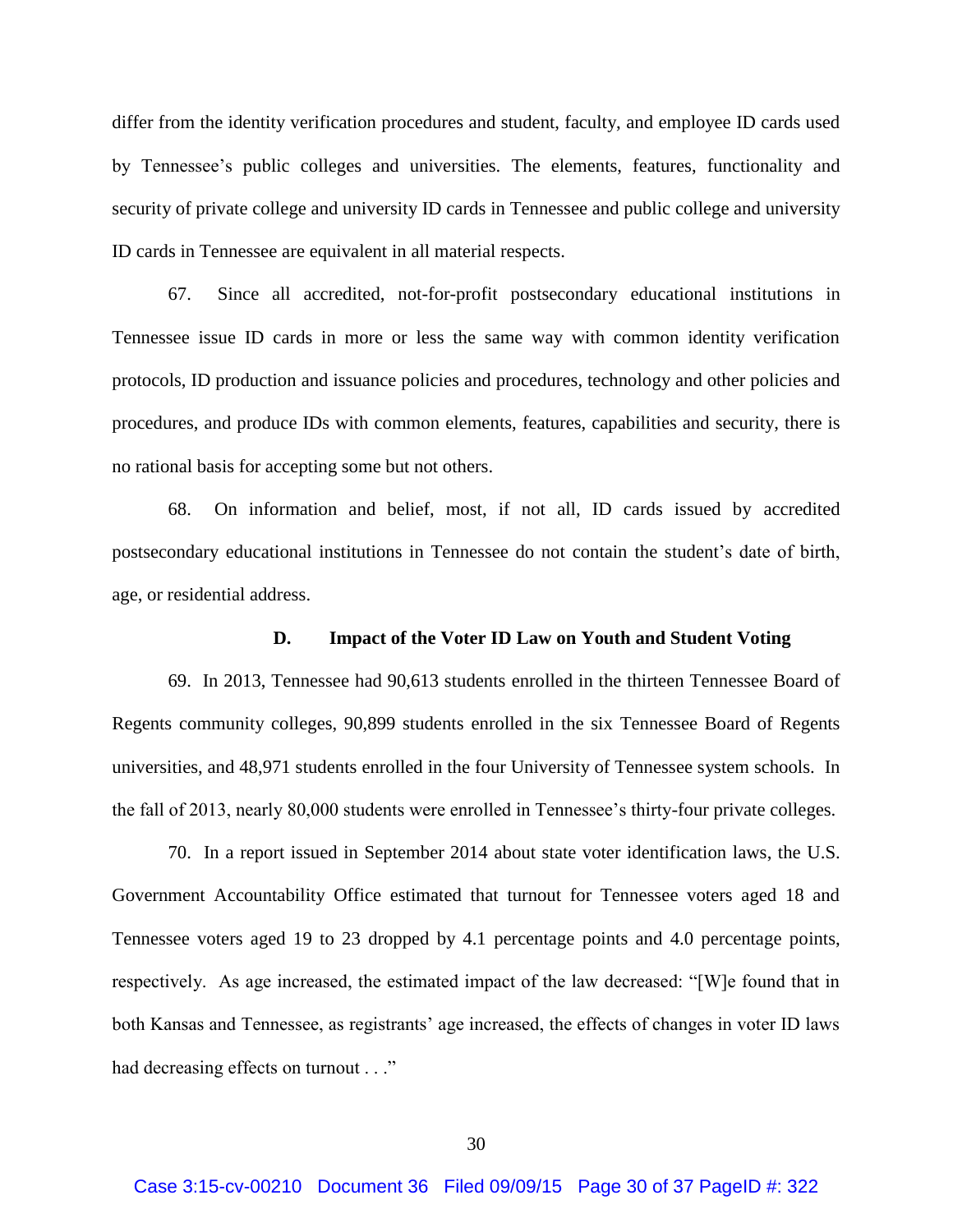#### **CLAIMS FOR RELIEF**

#### **COUNT I**

# **(Denial or Abridgment of the Right to Vote on Account of Age Under the Twenty-Sixth Amendment and 42 U.S.C. § 1983)**

71. The factual allegations contained in paragraphs 10 to 70 are incorporated into Count One, as though fully set forth herein.

72. Section 1 of the Twenty-Sixth Amendment to the U.S. Constitution provides as follows: "The right of citizens of the United States, who are eighteen years of age or older, to vote shall not be denied or abridged by the United States or by any State on account of age."

73. The Twenty-Sixth Amendment guarantees all qualified voters at least 18 years old a substantive right to participate equally with other qualified voters in the electoral process, regardless of age.

74. Tennessee's strict voter ID law denies and/or abridges college and university students' right to vote and discriminates against young Tennessee college and university student voters, while more favorably treating older voters who possess more forms of ID and can more often take advantage of absentee voting.

75. Even if state IDs are technically available to students with no form of accepted voter ID, the process for obtaining an Identification Only License at a Driver's Service Center is sufficiently complicated and burdensome that, at a minimum, it constitutes an abridgement of their right to vote, if not denial.

76. Tennessee's strict voter ID law expressly prevents students from using their student ID cards as voter ID. At the same time that this law was implemented, state government retirees, who tend to be older voters, were given another form of ID they could use to vote.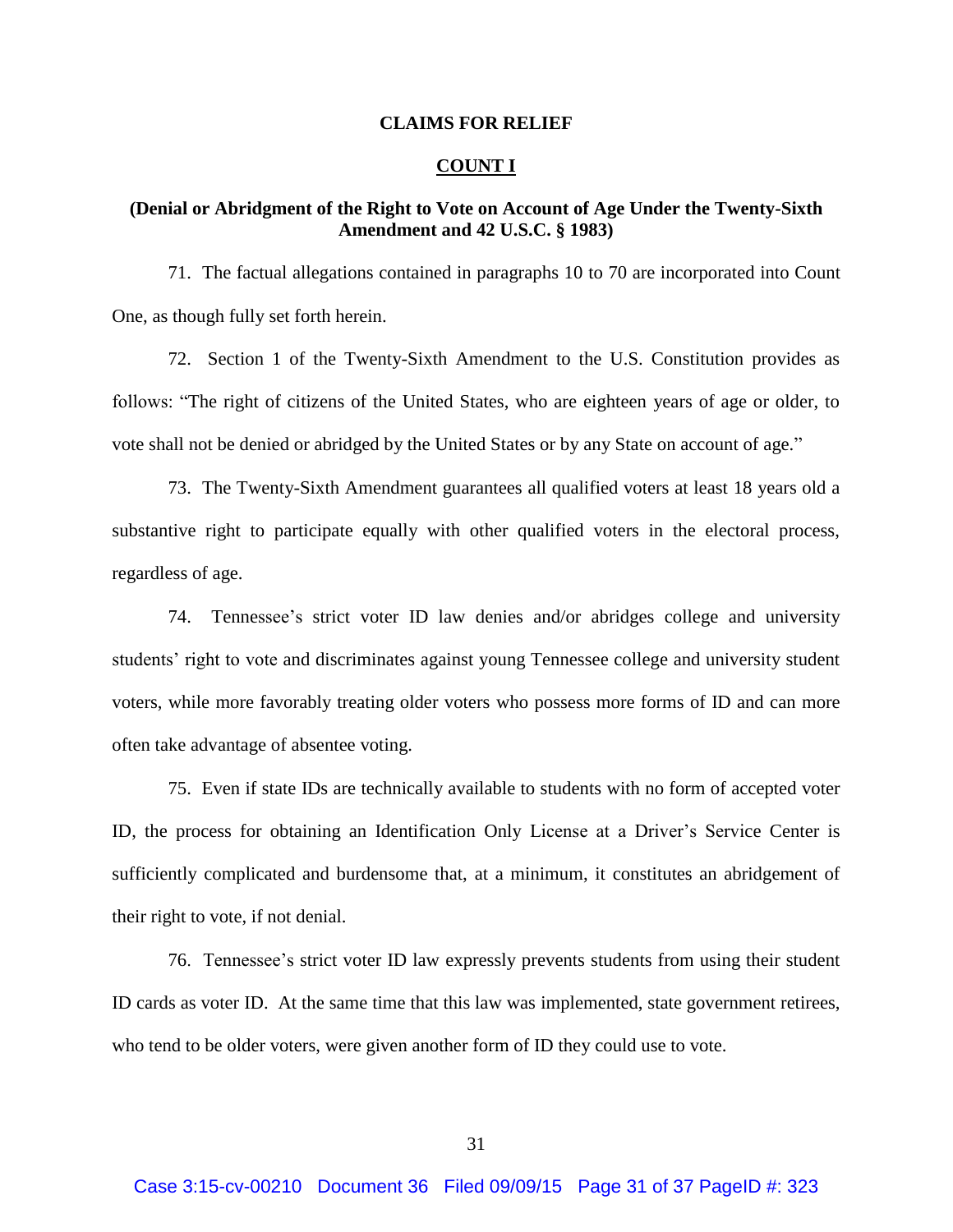77. While absentee voting is exempt from the ID requirement, it is by excuse only and the excuses have been crafted to favor older voters. New Tennessee residents enrolled in a college or university cannot vote absentee at all, and native Tennessee students can only vote absentee in a different county from where they are attending school. Yet senior voters have been given a blanket excuse to vote absentee based solely on their age, and an additional segment of older voters (ages 60 to 64) were brought within this exemption so that they could avoid the voter ID requirement for in-person voting, instead of having to acquire a valid photo ID.

78. In developing the list of accepted forms of voter ID, legislators have systematically omitted or removed forms of photo ID widely held by Tennessee college and university students such as student ID cards and other states' ID cards, and have removed IDs that could be easily obtained by them such as public library photo ID cards, in a deliberate effort to suppress young college and university student voters' participation in elections in the state.

79. Current faculty or employee ID cards issued by public colleges and universities in Tennessee are accepted as voter ID, even though student ID cards issued by the same institutions which are identical in all material respects are not valid as voter ID. This discriminates against student voters on account of their age. Even when state legislators were informed of this discriminatory treatment under the law, they deliberately perpetuated this irrationally inconsistent treatment.

80. Similarly, retired faculty and employee ID cards issued by public colleges and universities in Tennessee are accepted as voter ID, even though student ID cards issued by the same institutions which are identical in all material respects are not valid as voter ID. This discriminates against student voters on account of their age.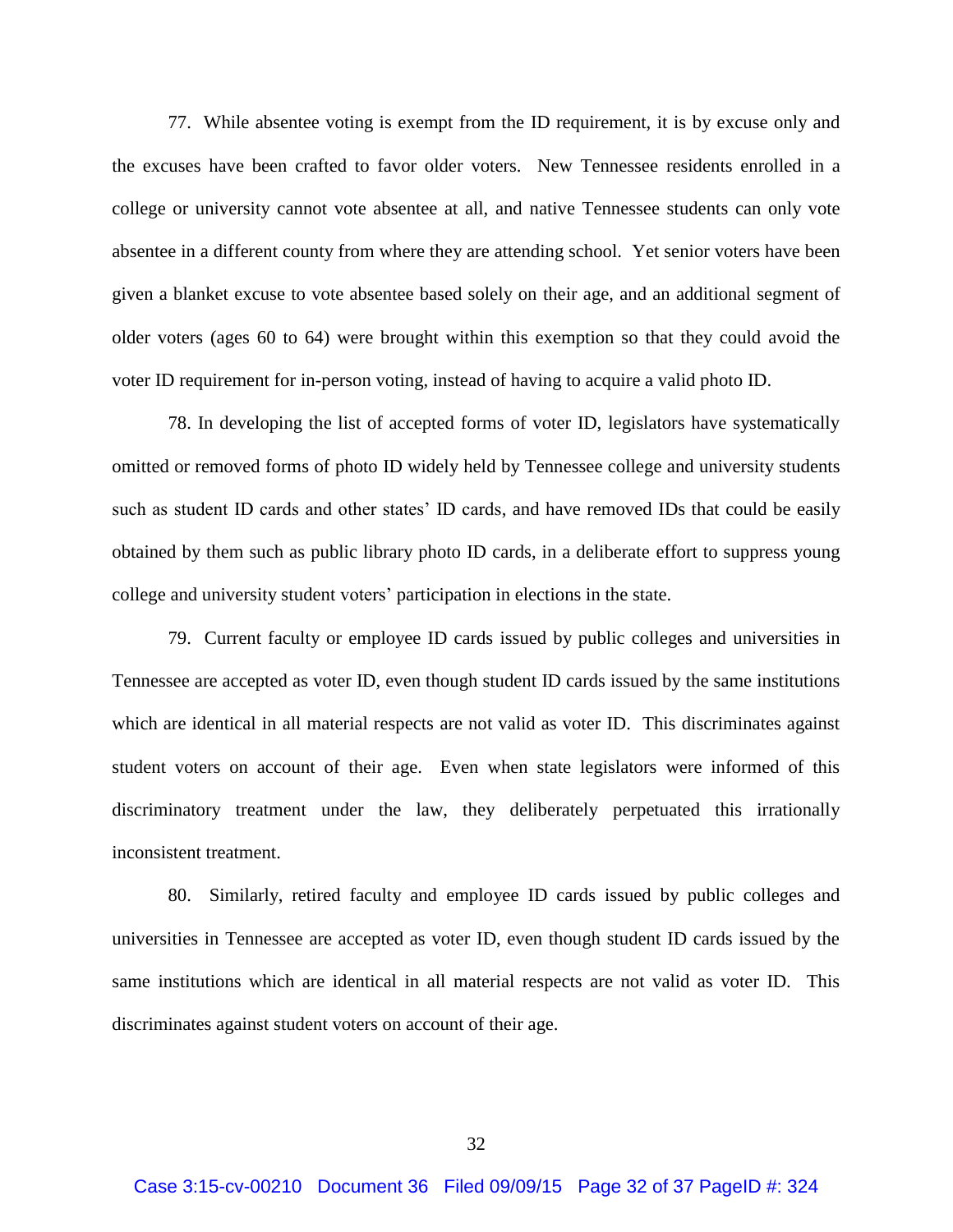81. There exists no rational basis – let alone a compelling interest – for treating Tennessee public college and university student ID cards differently from current or retired faculty and employee ID cards issued by the same postsecondary educational institutions. This discriminatory treatment of materially identical ID cards reveals that the state legislators' arguments for excluding student ID cards were mere pretext for an action designed to suppress the turnout of young college and university student voters in Tennessee.

82. Additionally, private college and university ID cards in Tennessee and public college and university ID cards in Tennessee are equivalent in all material respects, so there is no rational basis for accepting some forms of ID cards issued by accredited, not-for-profit postsecondary educational institutions but not others.

83. Accordingly, the Tennessee voter ID law's express exclusion of student ID cards issued by accredited, not-for-profit postsecondary educational institutions in Tennessee discriminates against college and university student voters and has the purpose and effect of denying and/or abridging the right to vote of Tennessee voters on account of their age. This scheme is not justified by any compelling interest or even a rational basis.

84. Based on the foregoing, Defendants, acting under color of state law, have deprived and will continue to deprive Plaintiffs and members of Plaintiff Nashville Student Organizing Committee of rights secured to them by the Twenty-Sixth Amendment to the United States Constitution and protected by 42 U.S.C. § 1983.

#### **COUNT II**

# **(Denial of Equal Protection to Students at Public Postsecondary Educational Institutions Under the Fourteenth Amendment and 42 U.S.C. § 1983)**

85. The factual allegations contained in paragraphs 10 to 70 are incorporated into Count Three, as though fully set forth herein.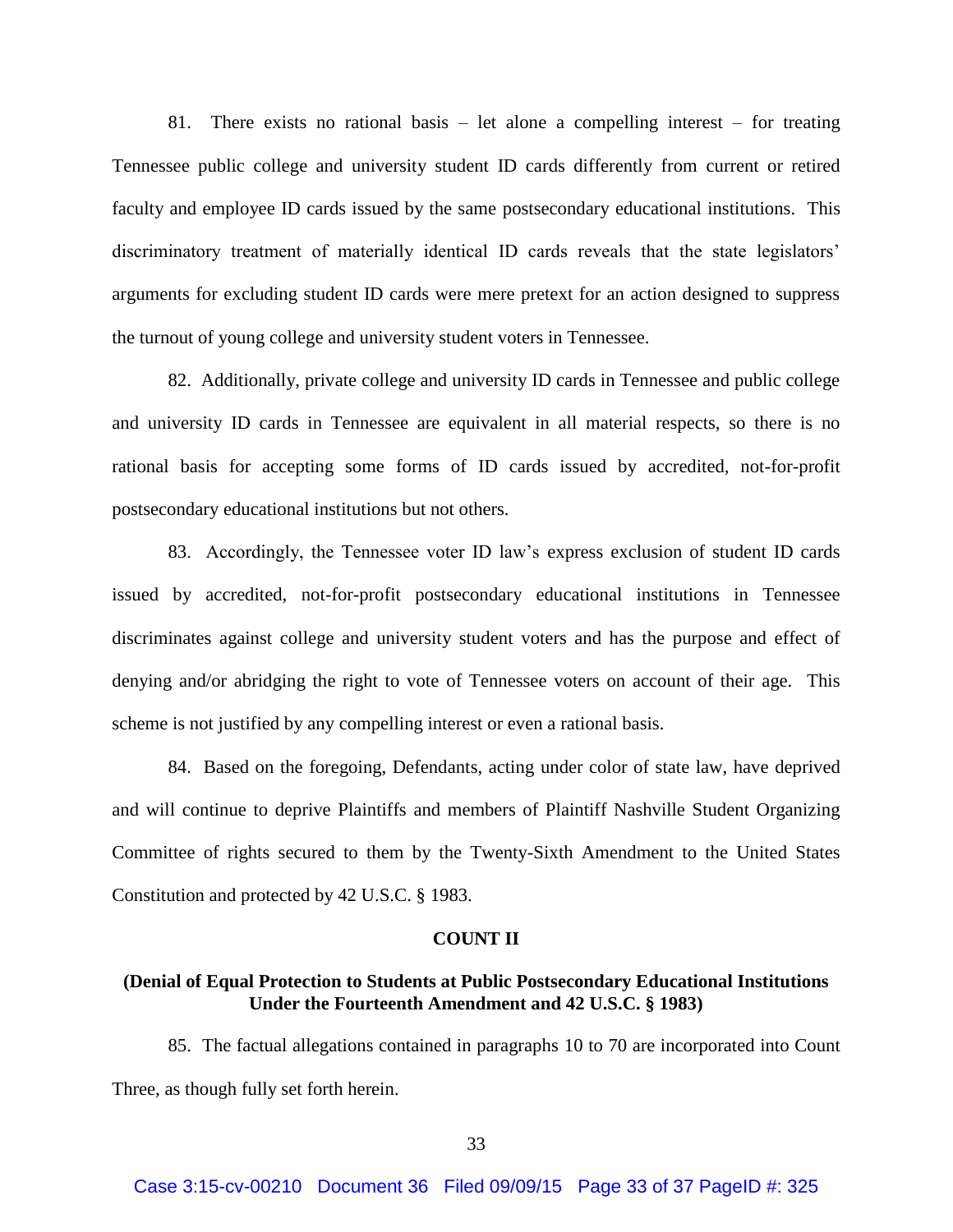86. The Fourteenth Amendment to the U.S. Constitution guarantees equal protection. Section 1 includes the following: "No State shall make or enforce any law which shall abridge the privileges or immunities of citizens of the United States; nor shall any State deprive any person of life, liberty, or property, without due process of law; nor deny to any person within its jurisdiction the equal protection of the laws."

87. The Equal Protection Clause prohibits the unequal treatment of similarly situated groups of voters. It is "essentially a direction that all persons similarly situated should be treated alike." *City of Cleburne v. Cleburne Living Ctr.*, 473 U.S. 432, 439 (1985). "Fundamentally, the Clause protects against invidious discrimination among similarly-situated individuals or implicating fundamental rights." *Scarbrough v. Morgan Cnty. Bd. of Educ.*, 470 F.3d 250, 260 (6th Cir. 2006). Here, similarly situated voters are treated differently without any justification, and the fundamental right to vote is not only implicated, but infringed.

88. Tennessee voters who possess current faculty or employee ID cards issued by public colleges or universities in Tennessee are similarly – if not identically – situated in all material respects to Tennessee voters who possess student ID cards issued by public colleges and universities in Tennessee.

89. Tennessee voters who possess retired faculty or employee ID cards issued by public colleges or universities in Tennessee are similarly  $-$  if not identically  $-$  situated in all material respects to Tennessee voters who possess student ID cards issued by public colleges and universities in Tennessee.

90. There exists no rational basis for treating Tennessee public postsecondary educational institutions' student ID cards differently from nearly identical current and retired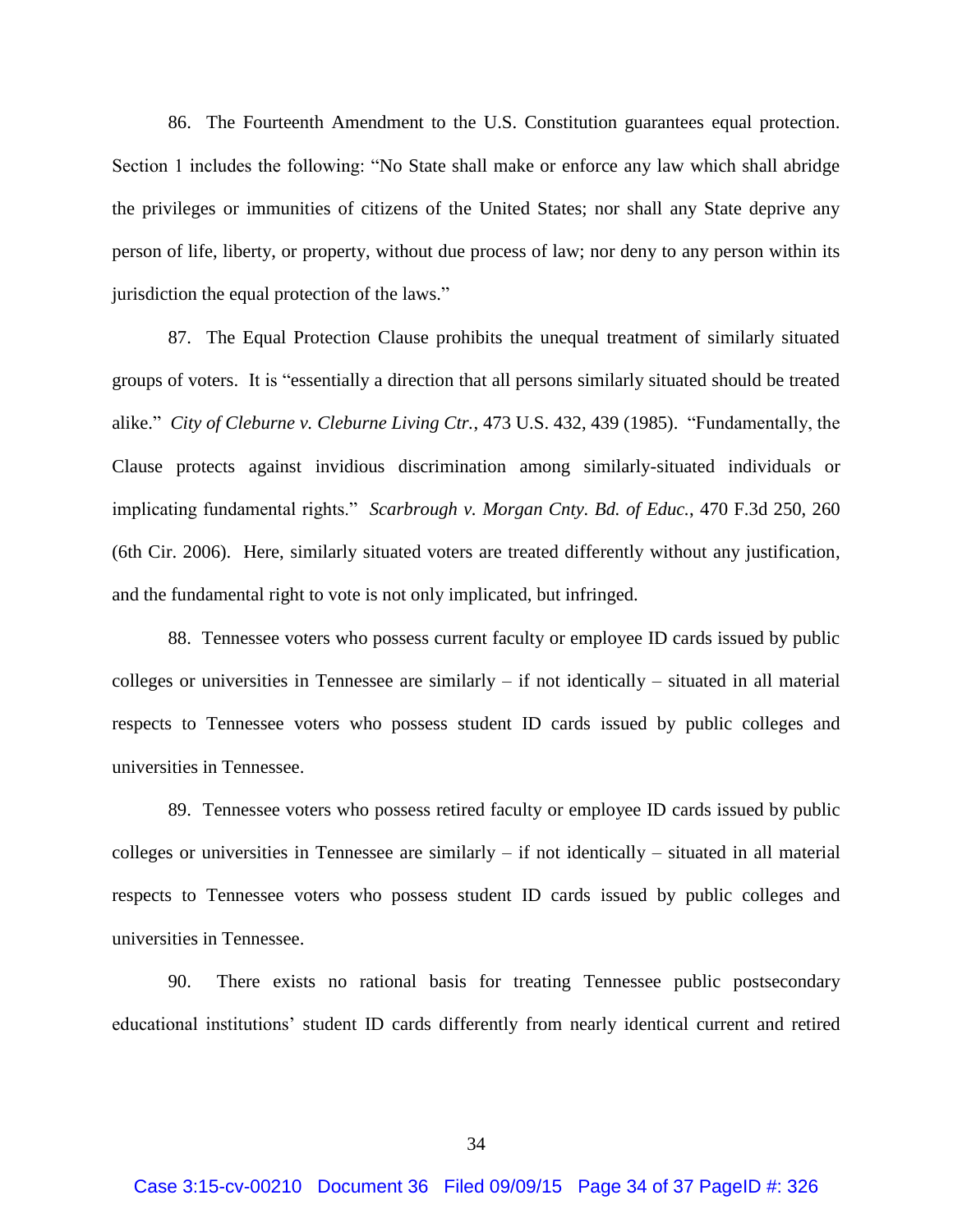faculty and employee ID cards issued by the same institutions. No important regulatory interest is served by this discriminatory treatment.

91. Accordingly, the Tennessee voter ID law's express exclusion of student ID cards issued by public colleges or universities intentionally and irrationally discriminates against voters who would use public college and university student ID cards to vote in person.

92. Based on the foregoing, Defendants, acting under color of state law, have deprived and will continue to deprive Plaintiff Marquisha Palmer, Plaintiff Kierra Ware and members of the Plaintiff Nashville Student Organizing Committee, of equal protection under law secured to them by the Equal Protection Clause of the Fourteenth Amendment to the United States Constitution and protected by 42 U.S.C. § 1983.

#### **PRAYER FOR RELIEF**

Plaintiffs respectfully request that this Court enter an order granting Plaintiffs the following relief:

- (a) A declaratory judgment finding that Tennessee's voter ID law, Tenn. Code Ann. § 2- 7-112, violates the Fourteenth Amendment and Twenty-Sixth Amendment to the United States Constitution and the laws of the United States;
- (b) A permanent injunction requiring Defendant Tennessee Secretary of State Tre Hargett, his respective agents, officers, employees, successors, and all persons acting in concert with him, including but not limited to Defendant Coordinator of Elections Mark Goins, to accept student ID cards issued by any accredited, not-for-profit postsecondary educational institution in Tennessee, including but not limited to the University of Tennessee system schools, the Tennessee Board of Regents institutions,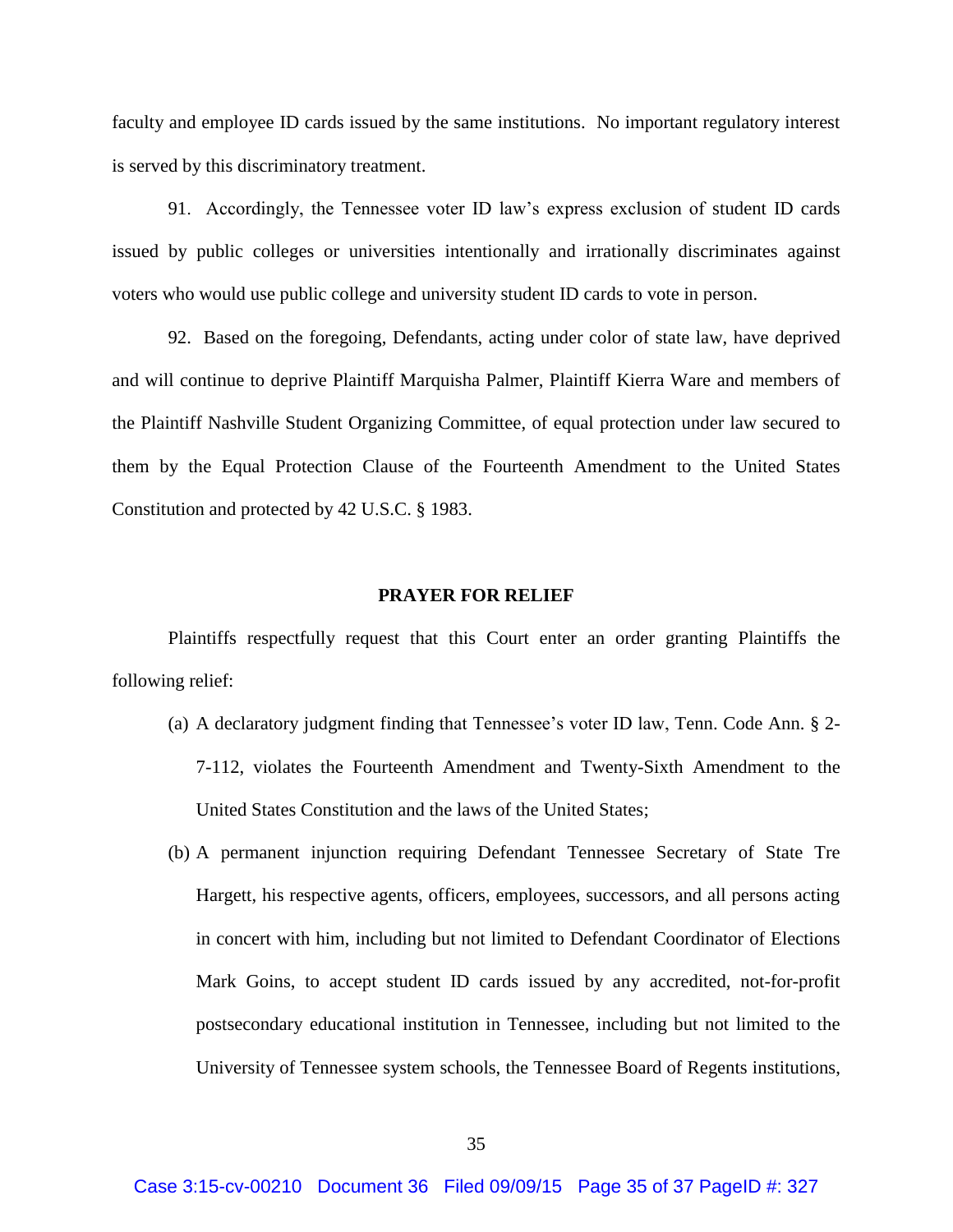and private colleges and universities including but not limited to the TICUA institutions, as voter ID under Tenn. Code Ann. § 2-7-112;

- (c) An order awarding Plaintiffs their costs, disbursements, and reasonable attorneys' fees incurred in bringing this action pursuant to 42 U.S.C. § 1988 and 52 U.S.C. § 10310; and
- (d) Such other or further relief as this Court deems just and proper.

DATED: August 28, 2015 Respectfully submitted,

/s/ Douglas S. Johnston, Jr. Douglas S. Johnston Jr. Tennessee Bar No. 5782 Barrett Johnston Martin & Garrison, LLC Bank of America Plaza 414 Union Street, Suite 900 Nashville, TN 37219 djohnston@barrettjohnston.com Phone: (615) 244-2202 Fax: (615) 252-3798

Jon Sherman\* D.C. Bar No. 998271 New York Bar No. 4697348 Fair Elections Legal Network 1825 K St. NW, Suite 450 Washington, DC 20006 jsherman@fairelectionsnetwork.com Phone: (202) 248-5346 Fax: (202) 331-1663

\**Admitted Pro Hac Vice to Practice in the United States District Court for the Middle District of Tennessee*